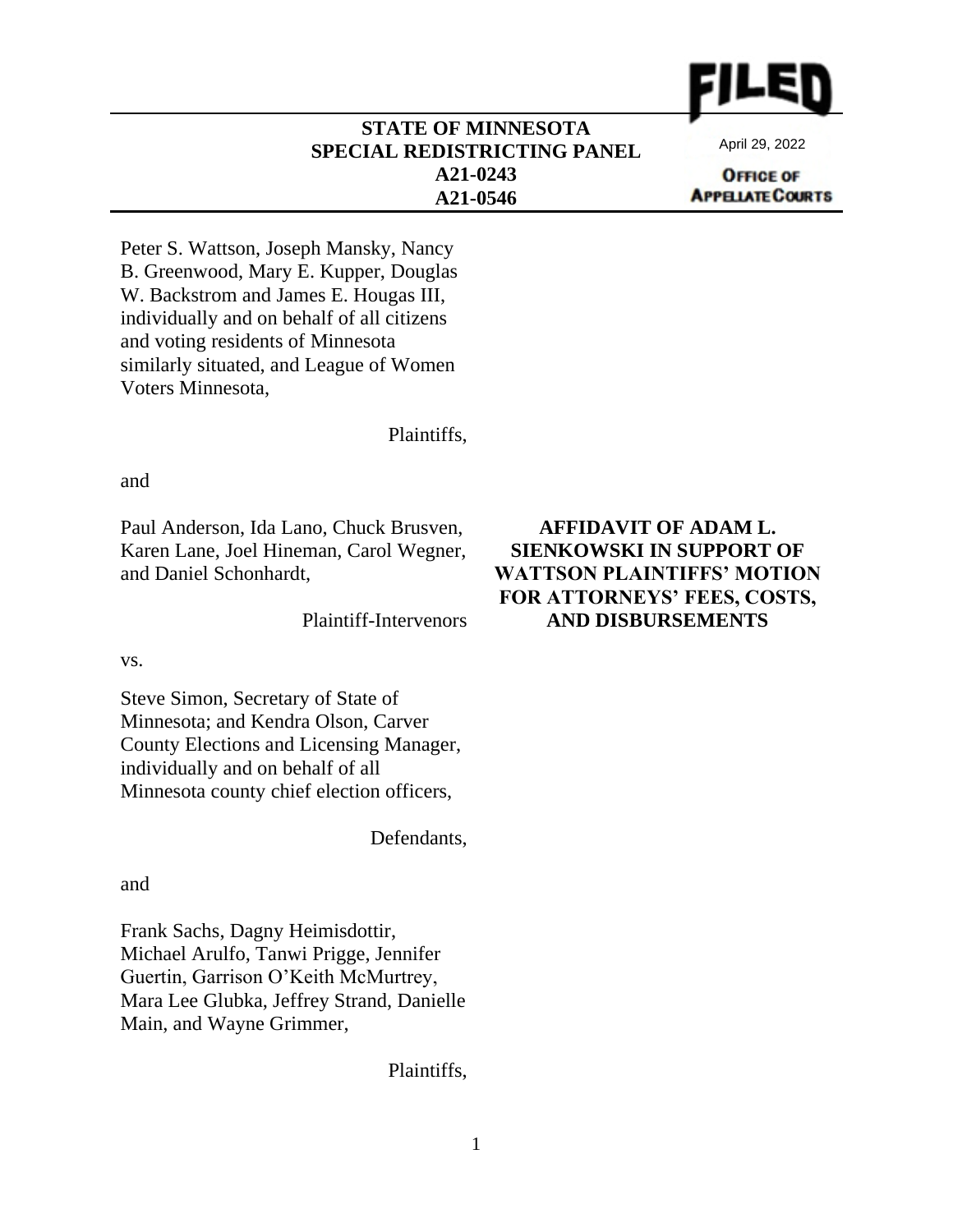and

Dr. Bruce Corrie, Shelly Diaz, Alberder Gillespie, Xiongpao Lee, Abdirazak Mahboub, Aida Simon, Beatriz Winters, Common Cause, OneMinnesota.org, and Voices for Racial Justice,

Plaintiff-Intervenors,

vs.

Steve Simon, Secretary of State of Minnesota,

Defendant.

STATE OF MINNESOTA )  $\sum$  ss. COUNTY OF HENNEPIN)

Adam L. Sienkowski, being first duly sworn, deposes and states as follows:

1. I am duly licensed to practice law in Minnesota and am an attorney at the James H. Gilbert Law Group, PLLC, the law firm representing the Plaintiffs Peter S. Wattson, Joseph Mansky, Nancy B. Greenwood, Mary E. Kupper, Douglas W. Backstrom and James E. Hougas III, individually and on behalf of all citizens and voting residents of Minnesota similarly situated, and League of Women Voters Minnesota (" the Wattson Plaintiffs"), in the above-captioned matter and make this Affidavit in support of the Wattson Plaintiffs' Motion for Attorneys' Fees, Costs, and Disbursements.

2. Attached hereto as Exhibit A is a true and correct copy of the James H. Gilbert Law Group, PLLC's billing detail for its work for the Wattson Plaintiffs on this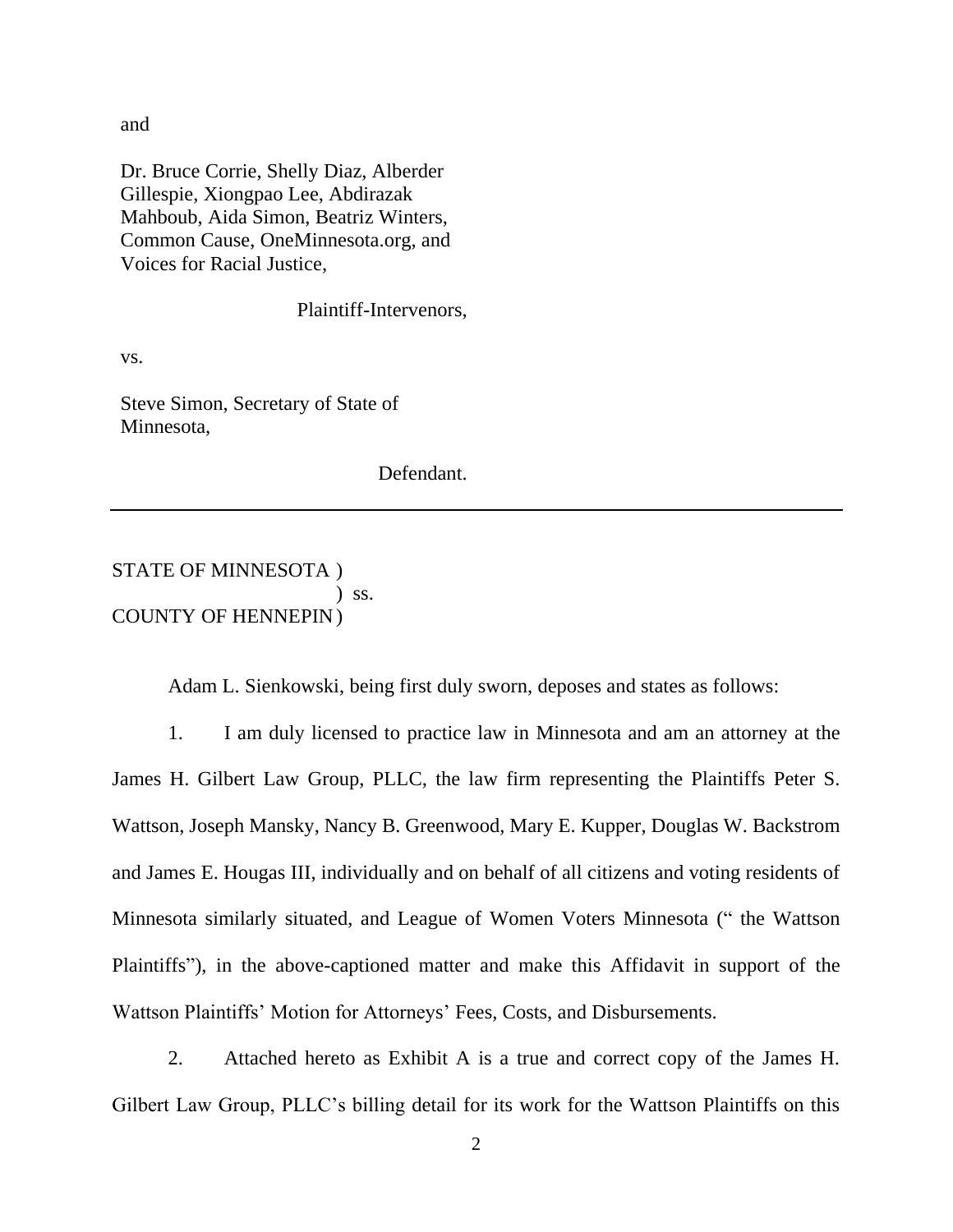matter.

3. As required by Rule 119.02, the billing detail in Exhibit A contains a description of each item of work performed, the date upon which it was performed, the amount of time spent on each item of work, the identity of the lawyer or legal assistant performing the work, and the hourly rate sought for the work performed.

4. A summary of the amounts reflected in Exhibit A attached to this Affidavit is thus provided:

| Attorney/Timekeeper | <b>Hourly Rate</b> | Hours    | Fees         |
|---------------------|--------------------|----------|--------------|
|                     | Sought             | Expended | Requested    |
| James H. Gilbert    | \$600              | 65.10    | \$39,060.00  |
| (HIG)               |                    |          |              |
| Adam L. Sienkowski  | \$400              | 520.20   | \$208,080.00 |
| (ALS)               |                    |          |              |
| Jody E. Nahlovsky   | \$400              | 138.00   | \$55,200.00  |
| (JEN)               |                    |          |              |
| Nancy M. Vold       | \$125              | 14.85    | \$1,856.25   |
| Legal Assistant     |                    |          |              |
| (NMV)               |                    |          |              |
| <b>TOTAL</b>        |                    |          | \$304,196.25 |
|                     |                    |          |              |

5. As additionally set forth in the Affidavit of James H. Gilbert, the normal hourly rate and hours charged by the Wattson Plaintiffs' attorneys, Adam L. Sienkowski, James H. Gilbert, and Jody E. Nahlovsky, are reasonable and consistent with reasonable and customary rates charged in the Minneapolis and St. Paul legal community for attorneys in complex, important litigation.

6. I have reviewed the time records of the James H. Gilbert Law Group, PLLC and hereby verify that the work performed was for the benefit of the client and was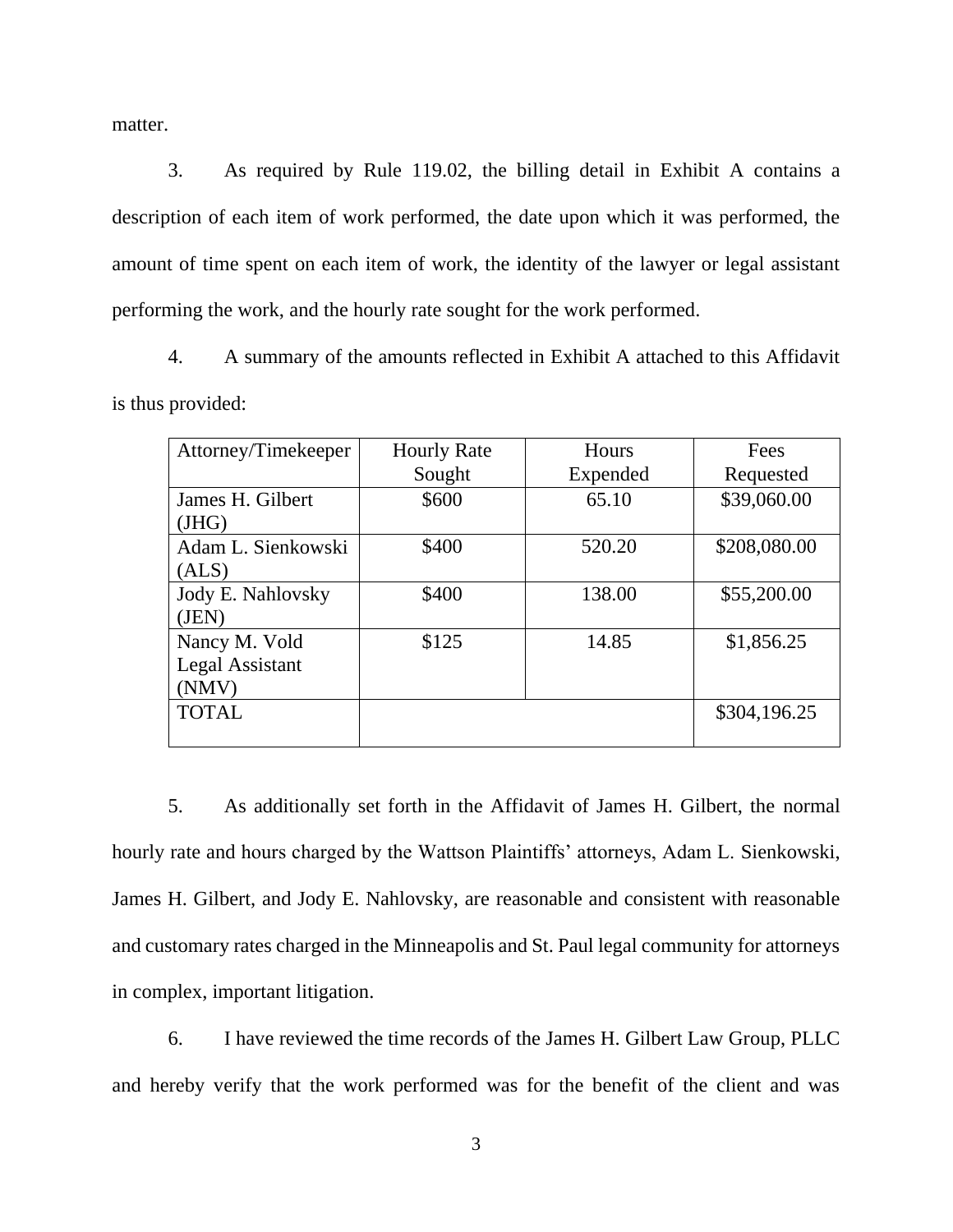necessary for the proper representation of the client and that there are no charges for unnecessary or duplicative work.

7. I further verify that the amounts sought represent the actual out-of-pocket costs to our law firm for the disbursements sought. The requested actual costs and disbursements total \$1,163.87 and consist of:

- \$150.50 Process Service Fee incurred for the service of the Summons and Complaint;
- \$305.00 Filing Fee to initiate the case and file the Summons and Complaint with Carver County District Court; and
- \$708.37 in printing charges to have 11 sets of the Wattson Plaintiffs' maps printed which included 9 sets for the Panel per the Panel's Plan Submission Requirements, one client copy and one working copy.

No request has been made for reimbursement of the costs incurred for approximately 13,000 photocopies, parking charges and other out of pocket costs. These are part of the law firm's office overhead and are factored into the attorneys' hourly rate.

8. In total, the Wattson Plaintiffs seek \$305,360.12 in reimbursement for attorneys' fees, costs and disbursements.

9. The James H. Law Group, PLLC, commenced its representation of the Wattson Plaintiffs in February 2021. I worked as the lead attorney on this matter, accounting for 520 hours of the total 723 attorney hours incurred by our law firm. I worked closely with Plaintiff Peter S. Wattson, a national redistricting expert who previously worked as General Counsel for the Minnesota Senate for over 40 years. I also spent

4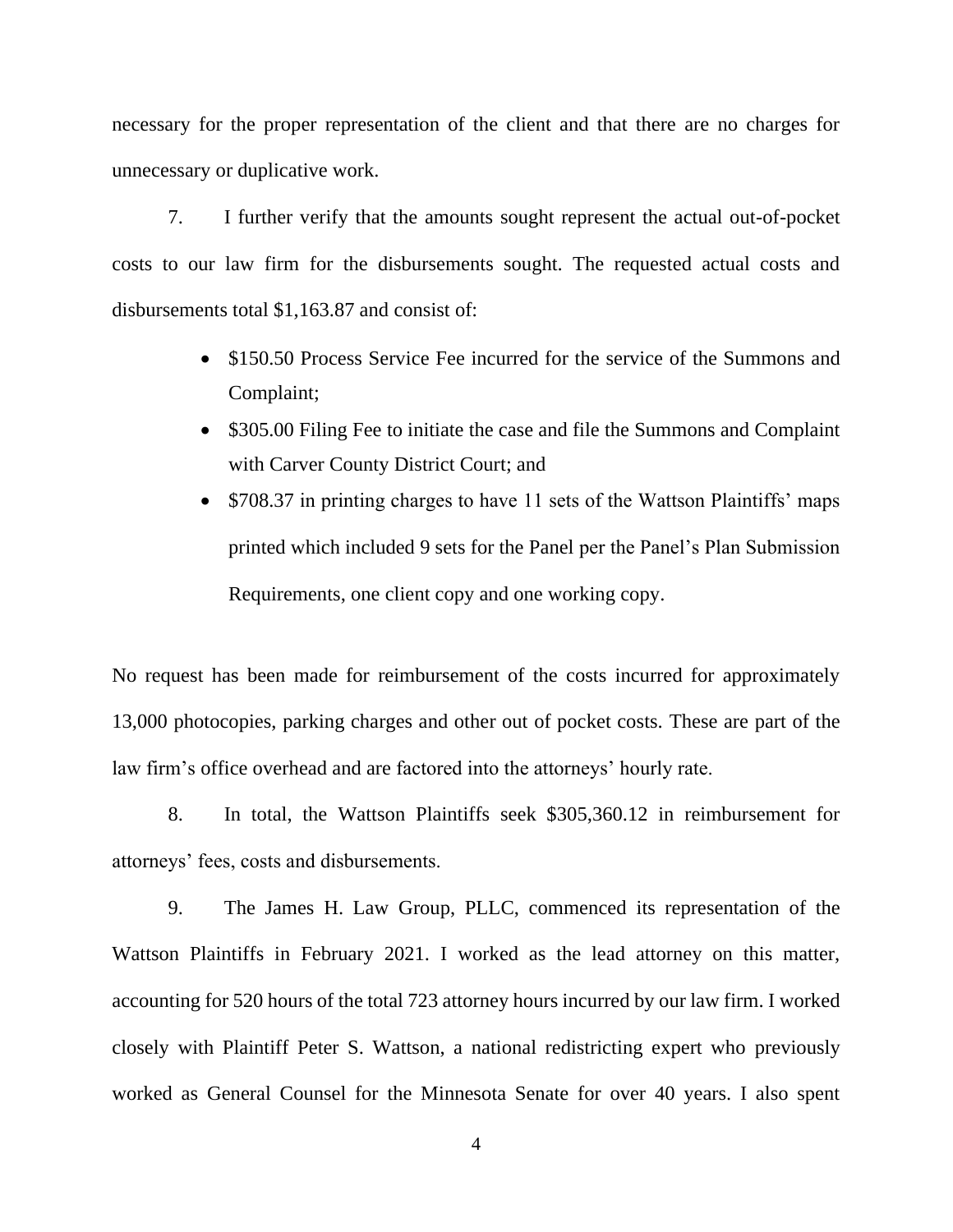significant time consulting with Plaintiff Joseph Mansky, who previously worked as the Minnesota state election director, the Ramsey County election manager, and manager of Governor Jesse Ventura's Citizen Advisory Commission on Redistricting, and Plaintiff League of Women Voters Minnesota ("League").

10. We did not redact any of our time entries in the billing detail submitted as Exhibit A. The appeal period in this matter has expired. Given any award from this Panel will come from public taxpayer funds, our clients and law firm believe it is important and necessary to provide a full disclosure and accounting of our time records and charges. The Wattson Plaintiffs have advocated for transparency throughout this process, and our fee petition follows this approach.

11. Our law firm took a very specific approach to avoid duplication of efforts in this litigation. I acted as lead attorney, completing a vast majority of the research and writing. I was the main point of contact for our clients. I was the only attorney from our law firm on nearly all phone calls and meetings with our clients. I was the point of contact for all opposing counsel, and for nearly every call I was the only attorney from our law firm on the call. I made all arguments to the Panel so that only one attorney would have to prepare for argument. This approach is made apparent in our time records which show I incurred approximately 72% of all time incurred by our law firm.

12. Jody Nahlovsky, a duly licensed attorney who previously clerked at the Minnesota Court of Appeals and has worked at our law firm for over ten years, assisted in research and drafting throughout this litigation. A vast majority of her time was incurred researching, reviewing, and drafting written submissions to this Panel, including briefs,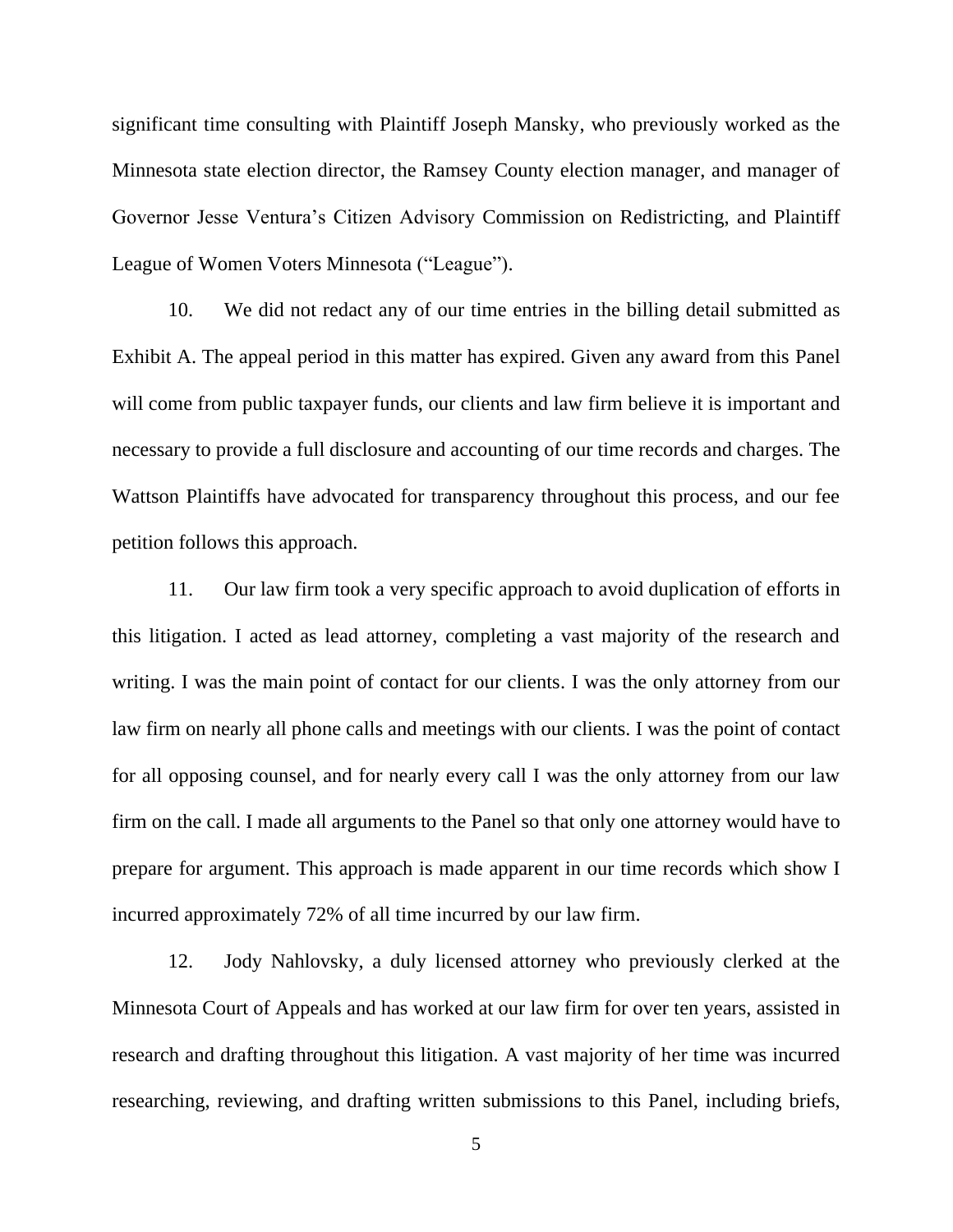affidavits and other documents. Involvement of two attorneys in drafting submissions in a case of this complexity and importance is reasonable and necessary, especially when there are four parties and voluminous submissions that must be reviewed, analyzed, and responded to within very short timeframes.

13. James H. Gilbert is a duly licensed attorney and former Minnesota Supreme Court Justice, who was a certified trial lawyer, former gubernatorial campaign advisor and former candidate for statewide office himself. James H. Gilbert was heavily involved in strategy, planning and review of submissions and edits. We rely on his experience to chart a path forward. He reviewed submissions to offer input and help craft responses and prepare for arguments. His involvement in this case was invaluable, reasonable, and necessary.

14. Our law firm incurred time preparing for this case prior to and in furtherance of filing the pleadings (60 hours). This time was necessary to meet with and understand the goals and objectives of our clients. After James H. Gilbert spent approximately 10 hours meeting and strategizing with Plaintiff Peter Wattson to determine a path forward, I began researching in detail prior redistricting litigation, decisions, and national trends in order to create and prepare a proper technical and procedural path forward in this litigation. This included reviewing cases and other legal authorities cited by prior redistricting panels and parties. Given Plaintiffs Peter Wattson's and Joseph Mansky's extensive experience in redistricting litigation, this also included numerous teleconferences with them to discuss strategy, approach and objectives. We were also in the middle of the Covid-19 pandemic which created new rules with respect to filing and service that we had to ensure were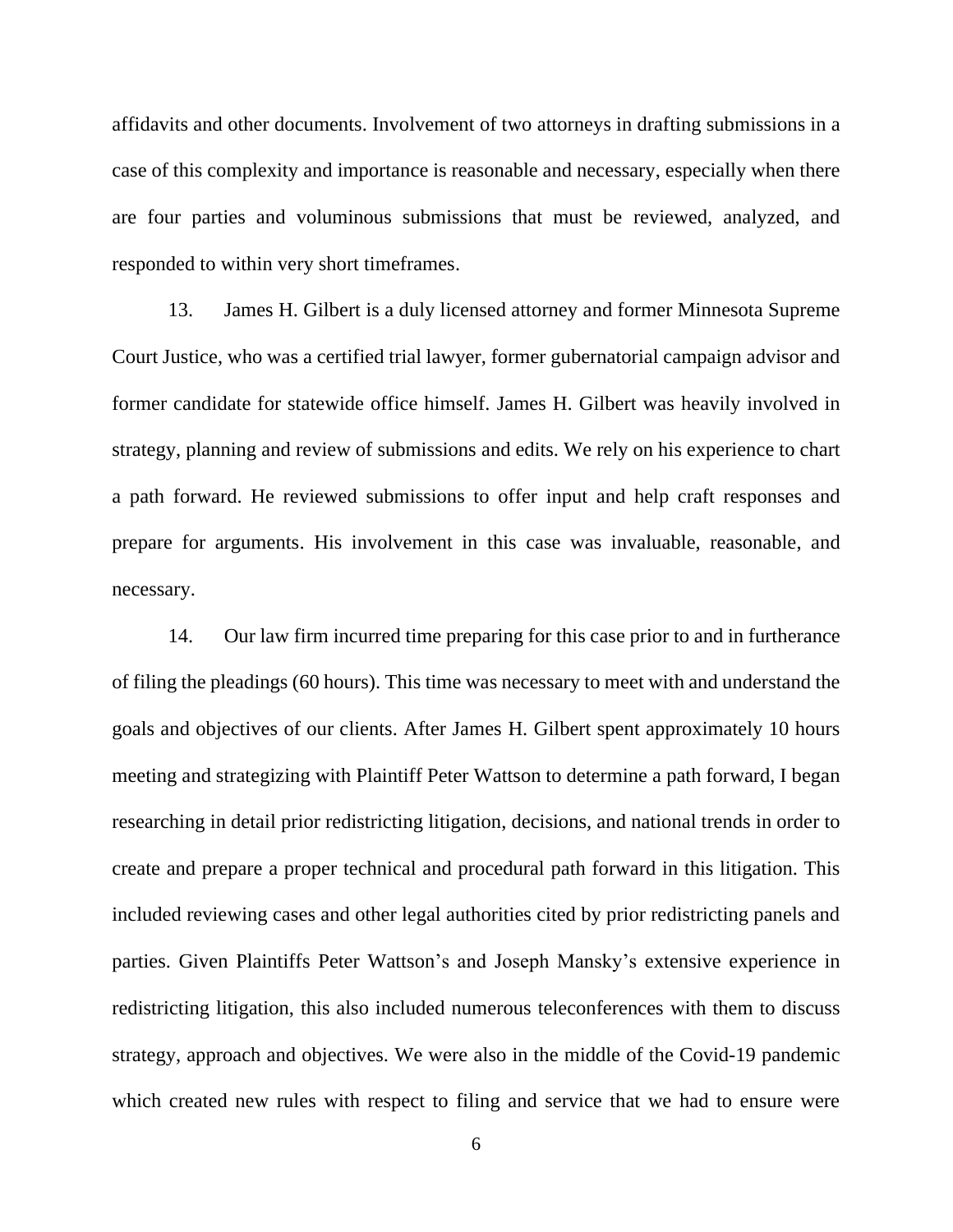followed.

15. The Complaint in this matter was complex and lengthy. Given we were seeking relief for constitutional violations on behalf of approximately 5.7 million Minnesotans, our law firm determined that it was critical to follow settled law to ensure accurate and complete filings. It was not lost on us that failure to take procedurally proper steps could subject any decision to appeal and have profound impacts on the upcoming elections.

16. The Wattson Plaintiffs, who filed the Complaint on February 19, 2021 and the Supreme Court Petition on February 22, 2021, were the first Plaintiffs in Minnesota redistricting litigation to ever submit proposed plans (Wattson Plaintiffs' Complaint, Exhibits A, B, C) as well as proposed redistricting principles (Exhibit D, pp. 9-11). The filing of these exhibits was consistent with the stated goal of the Wattson Plaintiffs throughout this litigation, which was to make this process as transparent as possible. While the other parties chose to withhold their redistricting principles and plans until the last possible moment, the Wattson Plaintiffs filed a version of their plans (which were modified based on the Panel's redistricting principles) approximately nine months before they were required to do so. This was done in an effort to give both the public and the other parties ample time to review and critique the Wattson Plaintiffs' plans and redistricting principles. While reviewing and understanding these exhibits with our clients required additional attorney time and effort and deviated from past law firm's practice in Minnesota redistricting litigation, this gave the public the opportunity to review, comment, and critique (a version of) the Wattson Plaintiffs' plans before they were ordered to be filed by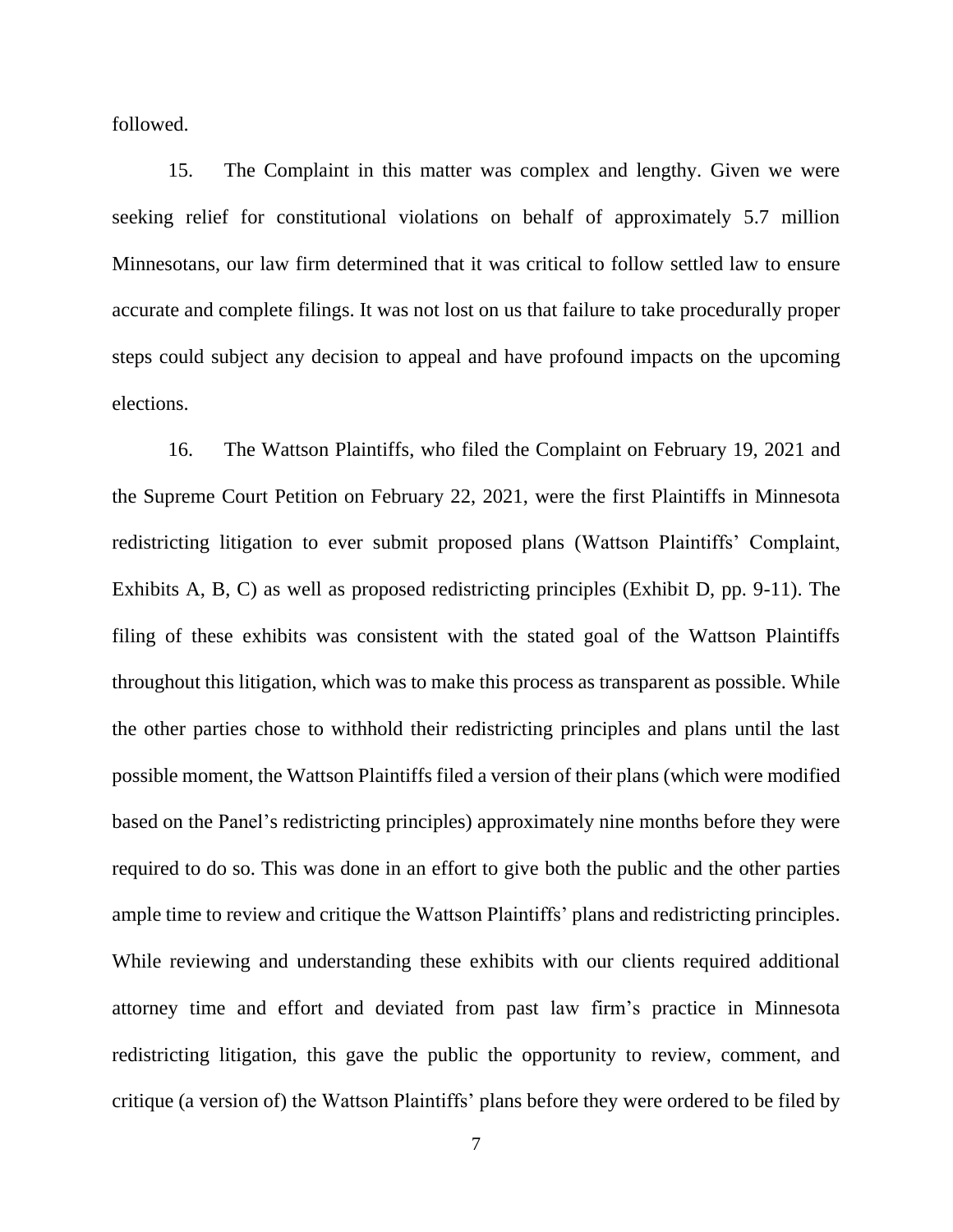this Panel. These maps and reports were posted on the website of the League of Women Voters Minnesota for all to see. Given the importance of this matter and the need for public input and review, the Wattson Plaintiffs determined that filing plans and redistricting principles at the onset of the litigation was an important and necessary step to take that will hopefully be repeated in the future.

17. In a case that is the nature of a class action involving the constitutional rights of so many, the 60 hours incurred by our law firm leading up to and filing of the Complaint and Petition were necessary and reasonable. Approximately 31% of the total hours incurred by James H. Gilbert in this entire matter were prior to filing of the Complaint and Petition, and his involvement was critical to evaluate the claims of the Plaintiffs, create a case strategy, and communicate and establish a path forward for our clients. Mr. Gilbert's experience as a former Supreme Court Justice, having previously traveled the state and twice campaigned as a candidate himself, as well as his involvement as a lawyer and candidate advisor to other candidates and as a judge in other election cases, was critical to help ensure the case was set forth on the right track. This front-end work is important and critical in any case, but even more so here where so much is at stake. The conferences, extensive legal research, document review, drafting of the complaint and exhibits, review of complaint exhibits such as plans and principles, robust and thorough filings, and strategy sessions were necessary and reasonable. No two cases are ever the same, and while there has been previous redistricting litigation in this state, we needed to ensure that all the proper actions were taken in filing this litigation in light of the changes in population and updates to the law to prevent a redistricting plans order that could be susceptible to challenge and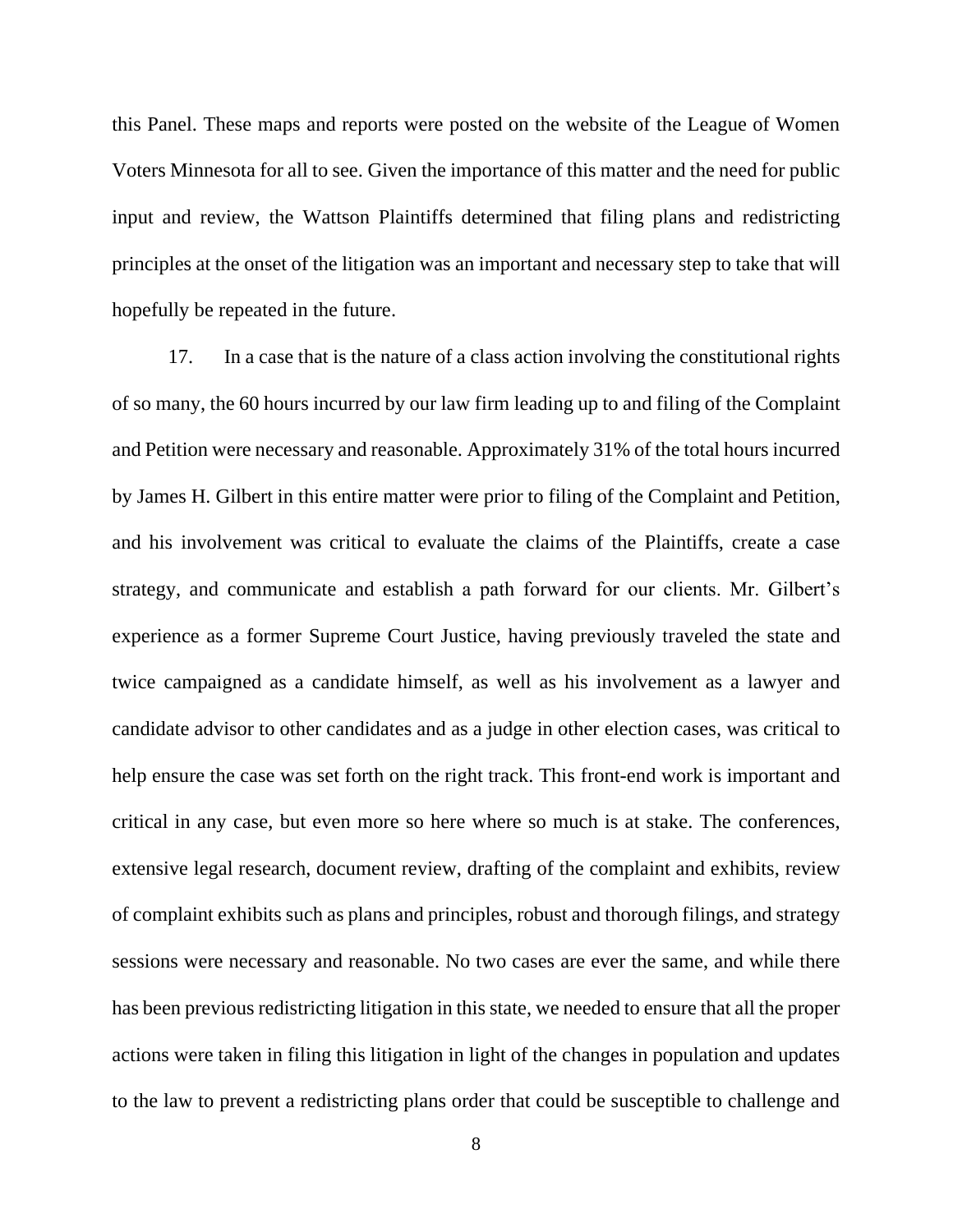delay the elections. The Wattson Plaintiffs were the only parties to do this work at the onset of this litigation, and the 20.7 hours by James H. Gilbert, 9.0 hours by Jody E. Nahlovsky and 30.5 hours by me through February 22, 2021 were necessary and reasonable to prepare for and begin prosecution of this litigation.

18. From February 23, 2021 through June 6, 2021, our attorneys incurred 9.8 hours in this matter. This time was reasonable and necessary to respond to the Attorney General's Office's request for an extension, which included multiple phone calls and emails. Our law firm also began to prepare for the prospect of initial disclosures and a discovery plan in the event the Supreme Court did not assert jurisdiction within the timeframes prior to these disclosures being due. We also reviewed the complaint in intervention filed by the Anderson Plaintiffs, the order asserting jurisdiction by the Supreme Court, the Sachs Plaintiffs' pleadings, and the order consolidating the Sachs and Wattson cases. We reviewed new census information released in April, discussed potential changes to the Wattson Plaintiffs' redistricting plans and had phone calls and emails with other parties regarding the litigation. The 9.8 hours for this work was necessary and reasonable.

19. From June 7, 2021 through June 23, 2021, our attorneys incurred 24.75 hours in this matter. A vast majority of this time was spent preparing for and filing a motion to join the League of Women Voters Minnesota to this case. This required meeting with our initial clients to discuss and determine their thoughts, concerns and objectives with respect to adding the League to this litigation, as well as conferences with the League to discuss their objectives in joining the litigation. Given that we could only submit one set of plans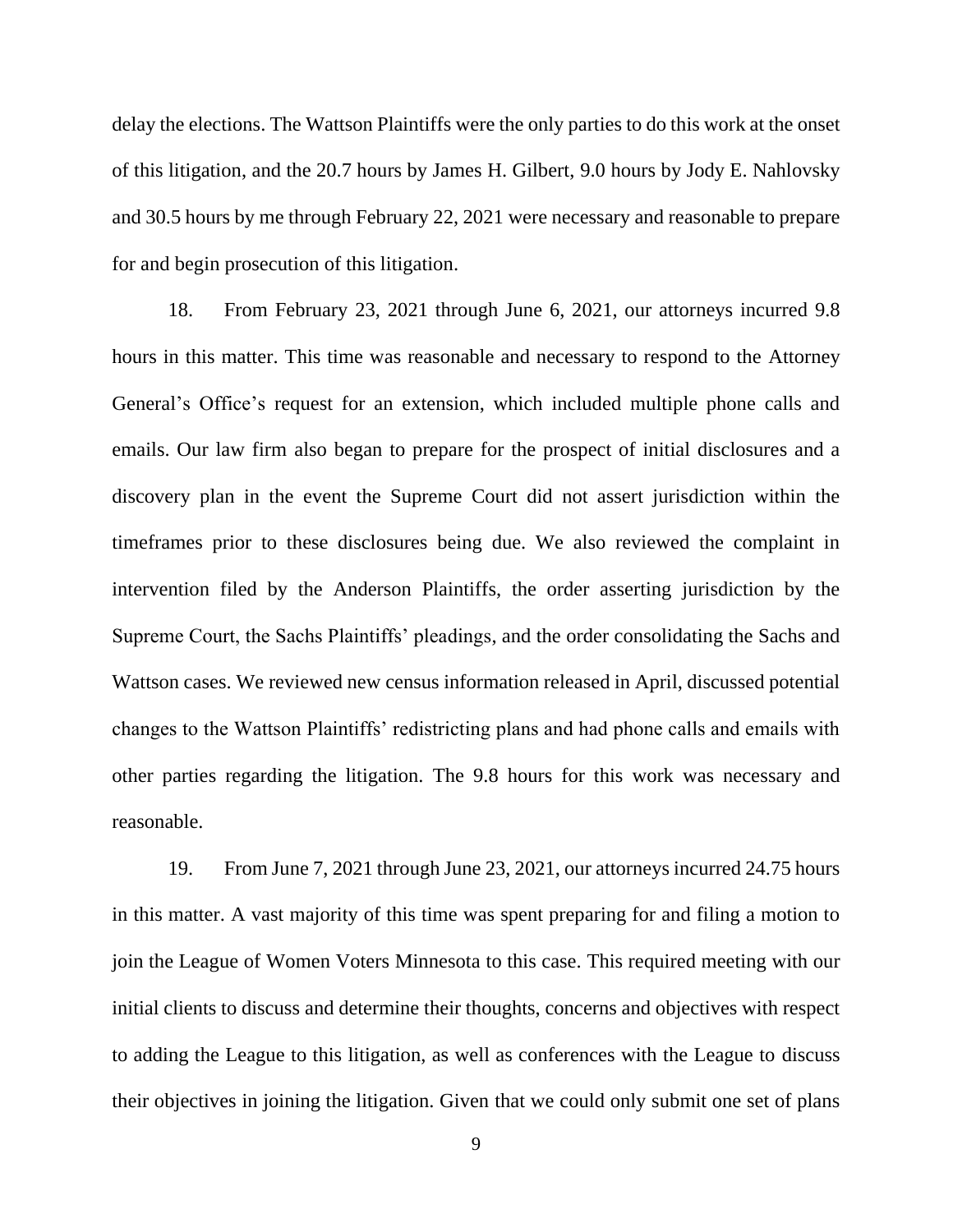on behalf of all the Plaintiffs we represent, we also had to spend time to make sure that the goals of the League and our existing clients were aligned. Having the League be part of this litigation was a benefit to countless voters in this state, but we had to take the necessary steps to ensure that the litigation objectives of the initial Plaintiffs aligned with the mission of the League, which is to, "Empower Voters" and "Defend Democracy."

20. Given the unique procedural posture of these proceedings, legal research regarding joinder was also necessary to ensure the proper steps were taken. A memorandum, affidavit and motion documents had to be drafted, and we were also required to amend our complaint as a result of this joinder. The 3.55 hours incurred by James H. Gilbert, 6.2 hours incurred by Jody E. Nahlovsky and 15 hours incurred by me were reasonable and necessary to take the steps necessary to add the League to this lawsuit. Also, consistent throughout this entire litigation, I incurred the vast majority of the hours with respect these issues. This resulted in no duplication of effort among attorneys.

21. From June 24, 2021 through August 13, 2021, our attorneys incurred 39.65 hours in this matter. Our attorneys reviewed various motions for intervention filed by the parties, communicated with opposing counsel, performed research regarding interventions, conferred with our client, prepared strategy going forward, and performed a detailed review of the prior redistricting litigation. We also internally discussed filing a response to the objection to our motion to join the League by the Anderson Plaintiffs and had discussions with our clients. We spent 3.1 hours on July 19 beginning a draft response to this objection which, for strategic reasons, we did not ultimately file. I spent 23.4 hours reviewing the extensive record in the 2011-2012 *Hippert* litigation. This in-depth review of seven binders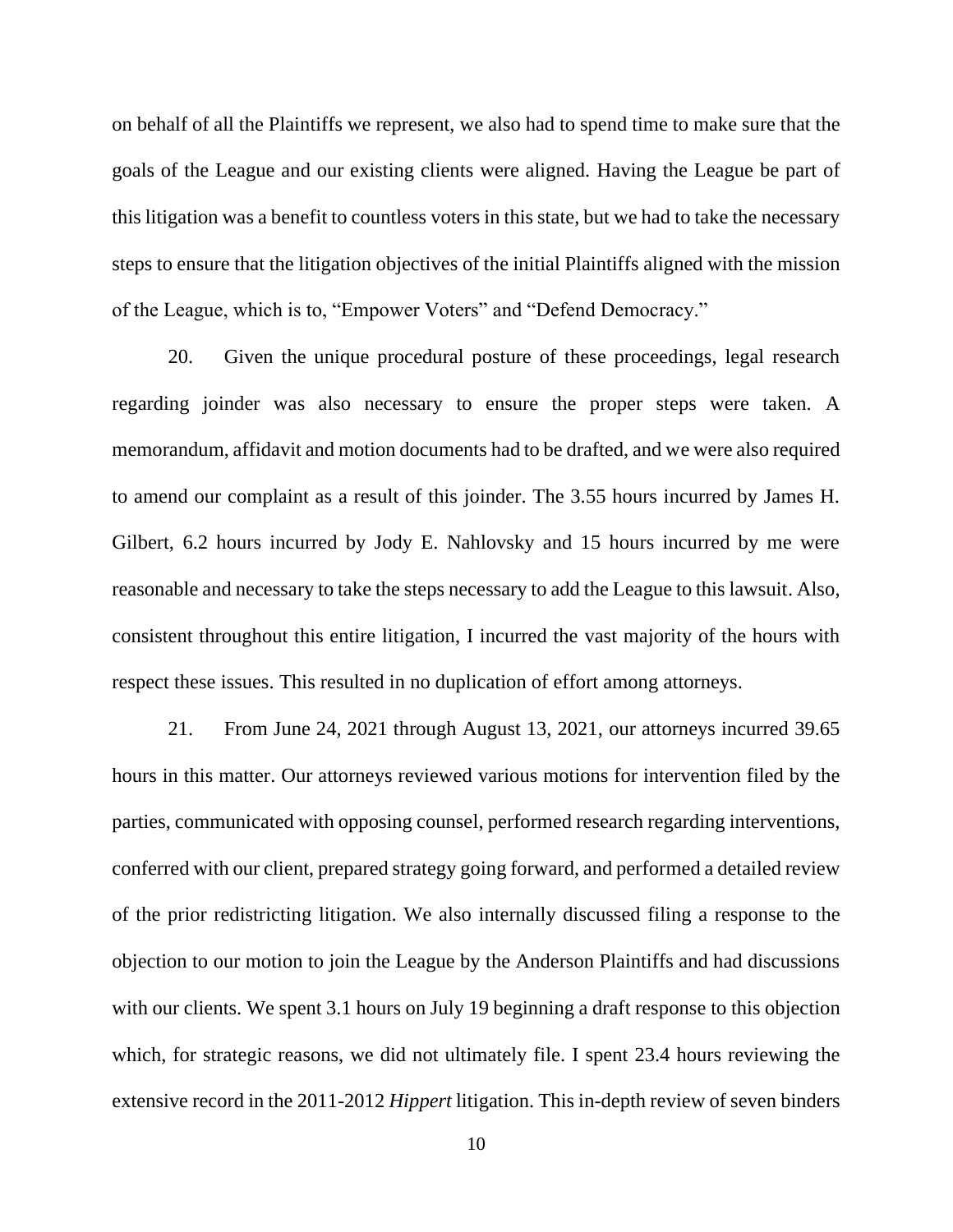included reading all redistricting principles and plans submission briefs, reviewing maps and reports submitted by the parties, reading all court orders, including redistricting principles orders and plans submission order, reviewing legal authorities cited by the panel and parties, studying maps and reports issued by the prior panel, reading all correspondence filed with the court, and reading all stipulations and scheduling orders. This also included marking up and making notes about these documents.

22. This review was time consuming but critical. We were approaching a time where the parties were to begin negotiating stipulations regarding preliminary issues and redistricting principles and having a firm understanding of what took place in the prior litigation was necessary. We were also about to begin having in depth discussions about our maps and reports and redistricting principles and knowing the positions of the panel and the parties in the prior litigation was necessary. While this review did take time, it allowed us to streamline the process, follow past procedure and ensure correct steps were taken in this case involving the constitutional rights of 5.7 million Minnesotans. The 5.55 hours incurred by James H. Gilbert, 5.8 hours incurred by Jody E. Nahlovsky and 28.3 incurred by me from June 24, 2021 through August 13, 2021 were reasonable and necessary. Also, consistent throughout this entire litigation, I incurred the vast majority of the hours with respect these issues. This resulted in no duplication of effort among attorneys.

23. The end of August marked the beginning of the very labor-intensive stretch of this litigation. From August 14, 2021 through October 12, 2021, our law firm incurred 108.55 hours in this matter. This time included preparing the first draft stipulation with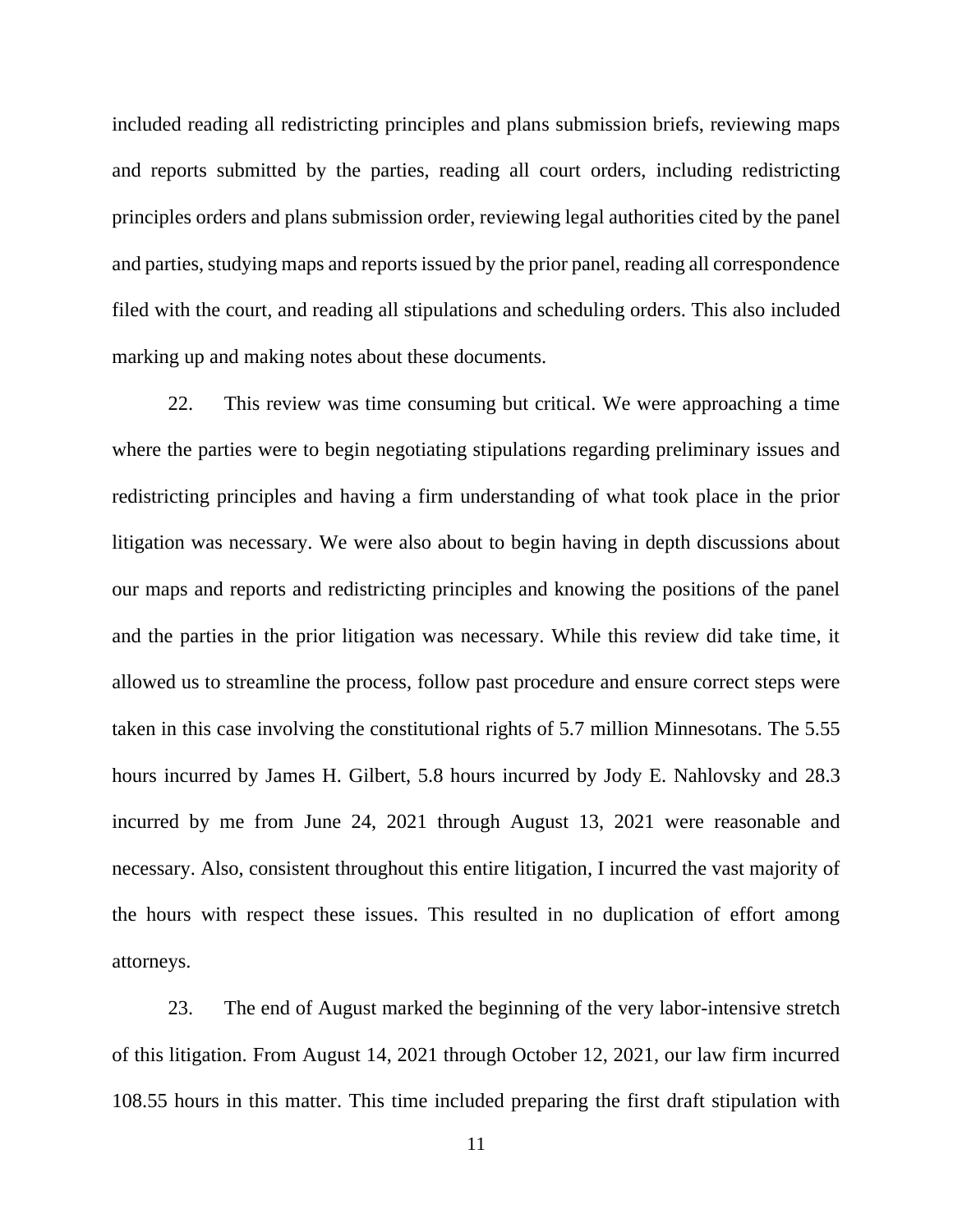respect to preliminary issues circulated among the parties, having telephone conferences with our clients to discuss where they were willing to compromise on stipulation issues, and reviewing redistricting principles to prepare for the upcoming stipulation and submissions due on October 12.

24. The Wattson Plaintiffs were the only party to object to the Data Science Intervenors intervention. This successful objection was after conferences within our law firm and our clients regarding the basis for an objection and whether to object. This objection was filed only 5 days after the motion for intervention was filed and required legal research regarding scheduling orders and intervention, reviewing the public record for potential notice of the lawsuit, and drafting a memorandum. This objection allowed the litigation to remain streamlined and more cost effective.

25. This timeframe also required reviewing proposed stipulations regarding preliminary issues from the other parties and having telephone conferences with the other parties. Our office took the lead in taking redlines to our stipulation created by the other parties and compiling them into a draft that encompassed the changes of all the parties and emailing that draft to everyone on September 17.

26. Given this stipulation was a negotiation, I also had numerous phone calls and email exchanges with my clients regarding the same. We traded drafts and ideas to try and come up with areas where we could compromise. We ultimately did compromise on certain issues which helped to streamline this litigation.

27. In addition to the stipulation, we had to craft a statement of unresolved issues to file with the Panel. This required discussions with our clients as to which issues they

12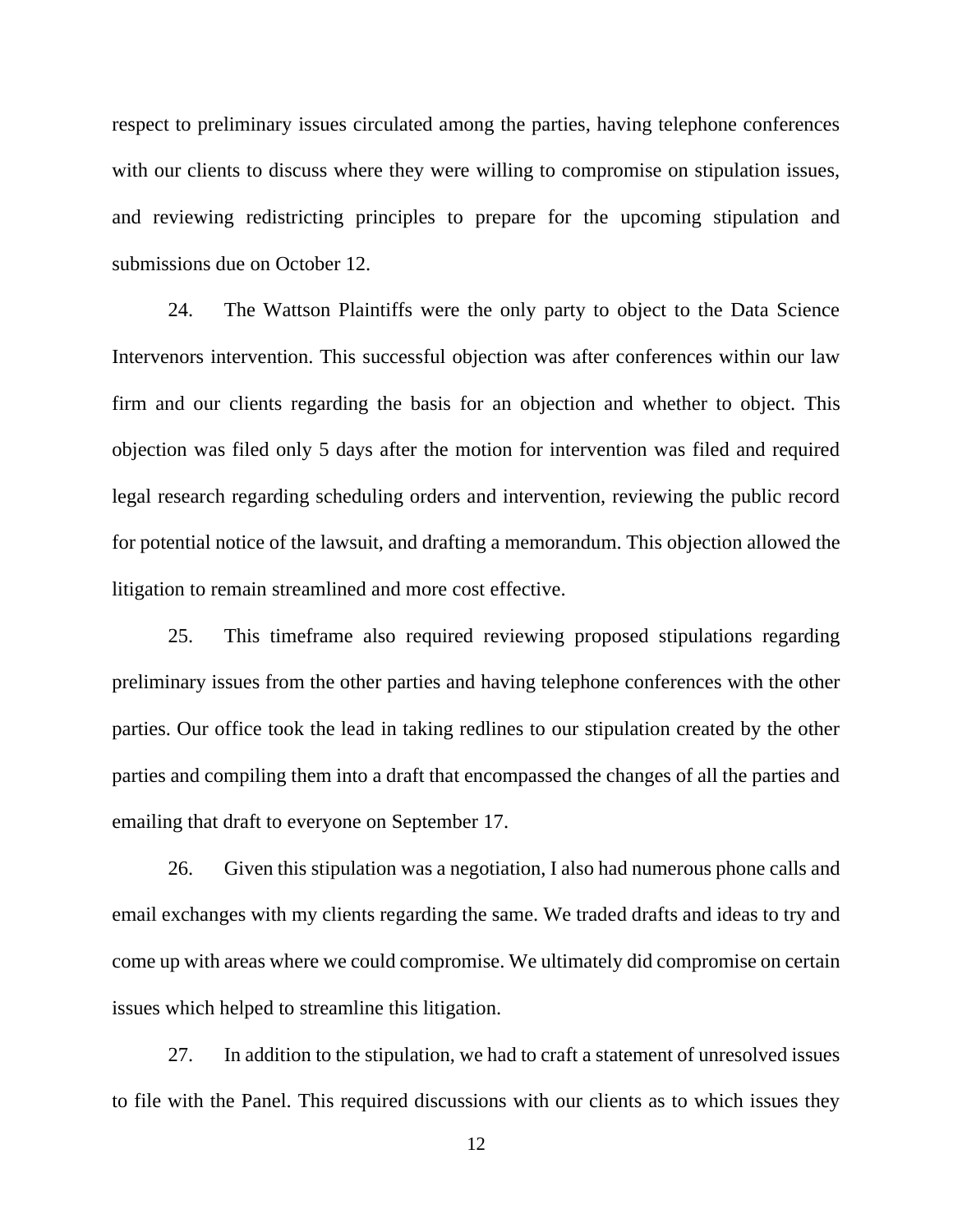wanted to raise with the Panel and which issues they were willing to cede ground on.

28. Following the filing of the stipulation and statement of unresolved issues, we began to focus intensely on the Wattson Plaintiffs' redistricting principles. While we did have a framework for our principles because they were included in the complaint, we needed to provide the legal authority and argument necessary to support these principles. In concert with this, we were negotiating redistricting principles with the other parties for the redistricting principles stipulation.

29. The Wattson Plaintiffs' redistricting principles brief required significant research and drafting. This 40-page brief cited to substantial state and federal authority as well as a number of secondary sources that discussed the state of redistricting around the United States and proposed legislative bills in the state of Minnesota. The Wattson Plaintiffs were the only party to submit affidavit testimony with their redistricting principles which provided the reasoning behind many of the Wattson Plaintiffs' principles through sworn testimony. The Wattson Plaintiffs were also one of two parties to submit proposed plan submission requirements to guide the court in this aspect. The 2.25 hours incurred by James H. Gilbert, 32.2 hours incurred by Jody E. Nahlovsky and 74.1 hours incurred by me from August 14, 2021 through October 12, 2021 were reasonable and necessary. Also, consistent throughout this entire litigation, I incurred the vast majority of the hours with respect these issues. This resulted in no duplication of effort among attorneys.

30. From October 13, 2021 through November 3, 2021, our law firm attorneys incurred 99.9 hours in this matter. Given the parties had eight days to respond to the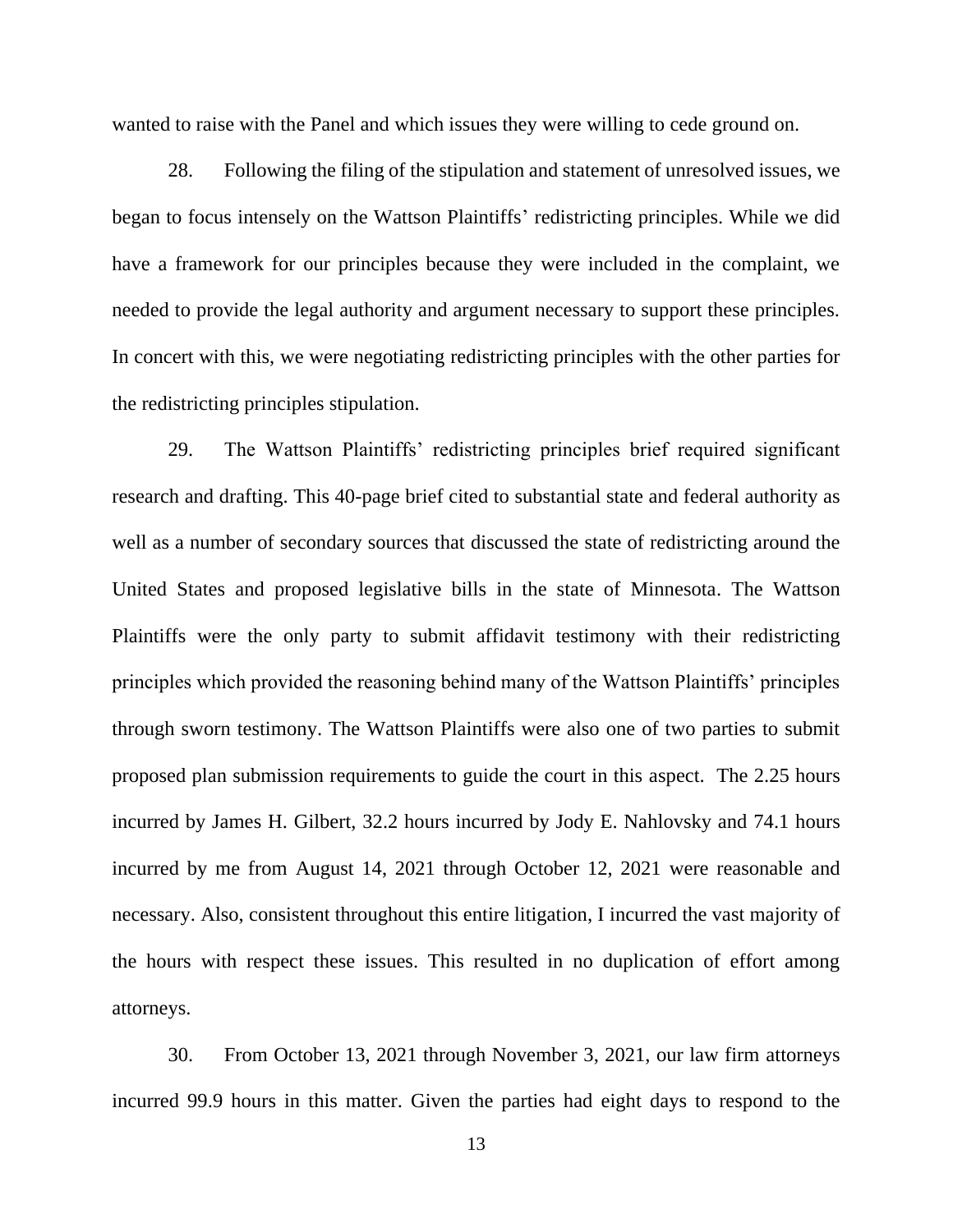redistricting principles of the other parties, and then 14 more days to prepare for oral argument, this was a high intensity time frame. This required our firm to review three responsive briefs, review the cases and other legal authority they cited, conduct legal research with respect to their arguments, and craft a response. We had numerous calls, meetings and emails with our clients discussing where our best efforts should be focused in our response.

31. After briefs were submitted, I had to review, understand and prepare to argument involving eight briefs and four sets of redistricting principles. I conferred with the other attorneys at our firm regarding how to approach this argument and what to focus on. Mr. Gilbert and Ms. Nahlovsky performed limited review of the submissions of the parties in an effort to aid in argument preparation. These conferences are vital in cases of high importance and require the input of multiple attorneys to keep the argument focused. Preparation also included preparing comments and responses to potential questions and having a complete understanding of the vast landscape of case law governing redistricting principles.

32. The 9.5 hours incurred by James H. Gilbert, 13.1 hours incurred by Jody E. Nahlovsky, and 77.3 hours incurred by me from October 13, 2021 through November 3, 2021 were reasonable and necessary. Also, consistent throughout this entire litigation, I incurred the vast majority of the hours with respect these issues. This resulted in no duplication of effort among attorneys.

33. From November 4, 2021 through December 7, 2021, our law firm attorneys incurred 130.0 hours in this matter. A vast majority of this time was spent preparing the

14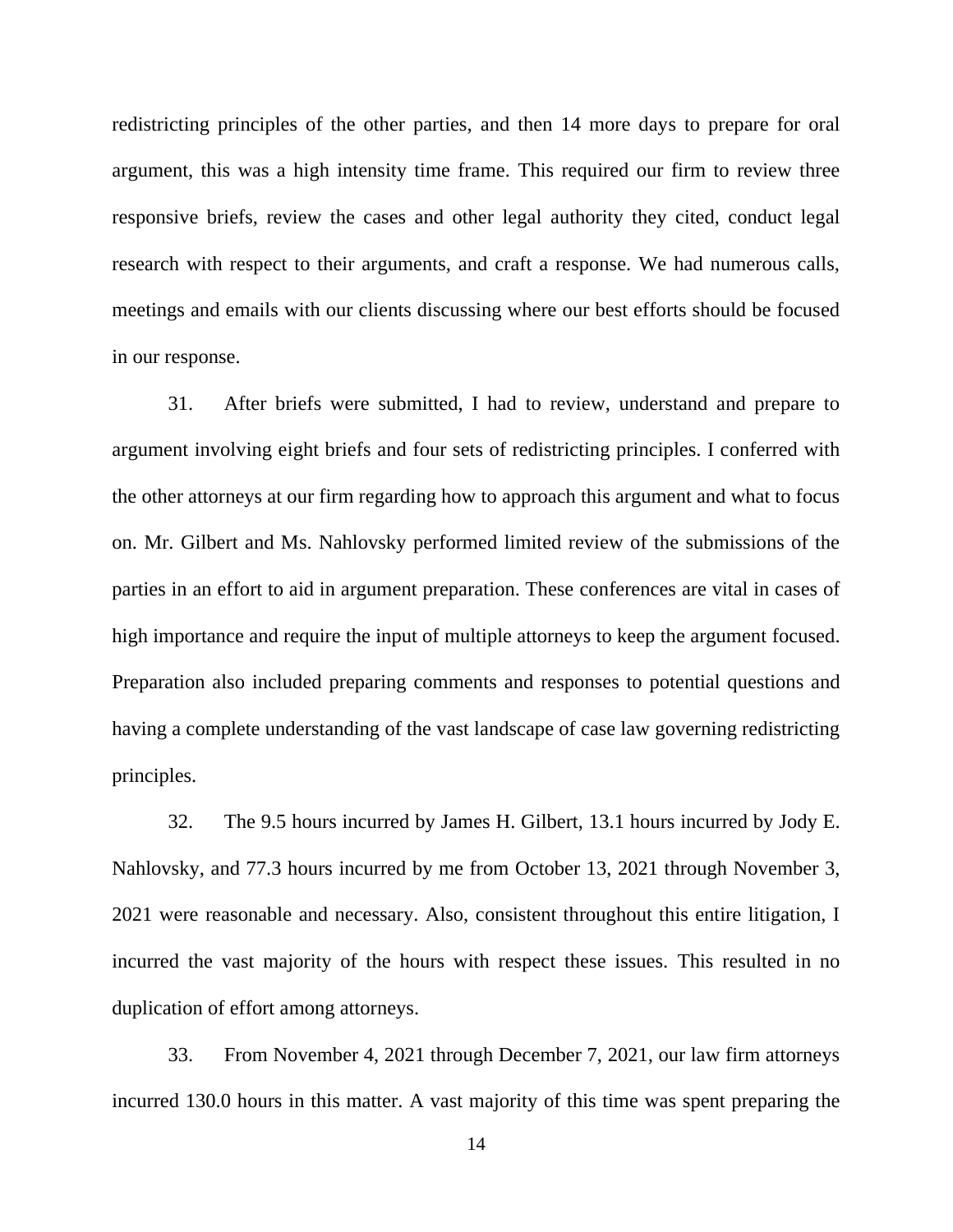Wattson Plaintiffs' plan submissions. I had countless conversations and emails with Peter Wattson to discuss the form of our maps and reports and the other content we would submit with the plans. We made every effort to submit maps that were as clear as possible, including being the only party to include the boundaries and name of every city in Minnesota on our state and congressional statewide maps. I worked with Mr. Wattson to review and tweak the maps so that we could provide the Panel with a clear visual of the state and its political subdivision boundaries. We were one of two parties to submit plans with affidavit testimony and were the only party to offer affidavit testimony averring that the plans were made in an effort to comply with the Panel's redistricting principles and were not drawn with partisan intent. This affidavit also showed the impact on minority incumbents and provided other important information, sworn to under oath by Plaintiff Peter Wattson.

34. We also made great effort to provide information necessary to enforce the Panel's principle that plans were not to be drawn with the intent to favor any party, candidate or incumbent. Our submissions included a 'base map' which provided maps and reports of the *Hippert* plans. These *Hippert* maps provided by the Wattson Plaintiffs clearly showed every political subdivision boundary in the state and gave the Panel a clear picture of the *Hippert* plans that were in place during the litigation. We also included Maptitude reports of the current *Hippert* legislative and congressional maps. While Peter Wattson created these maps and reports, there were numerous iterations of this information and significant other information and documents that were considered and I worked extensively with Mr. Wattson to determine what information, format and documents would best aid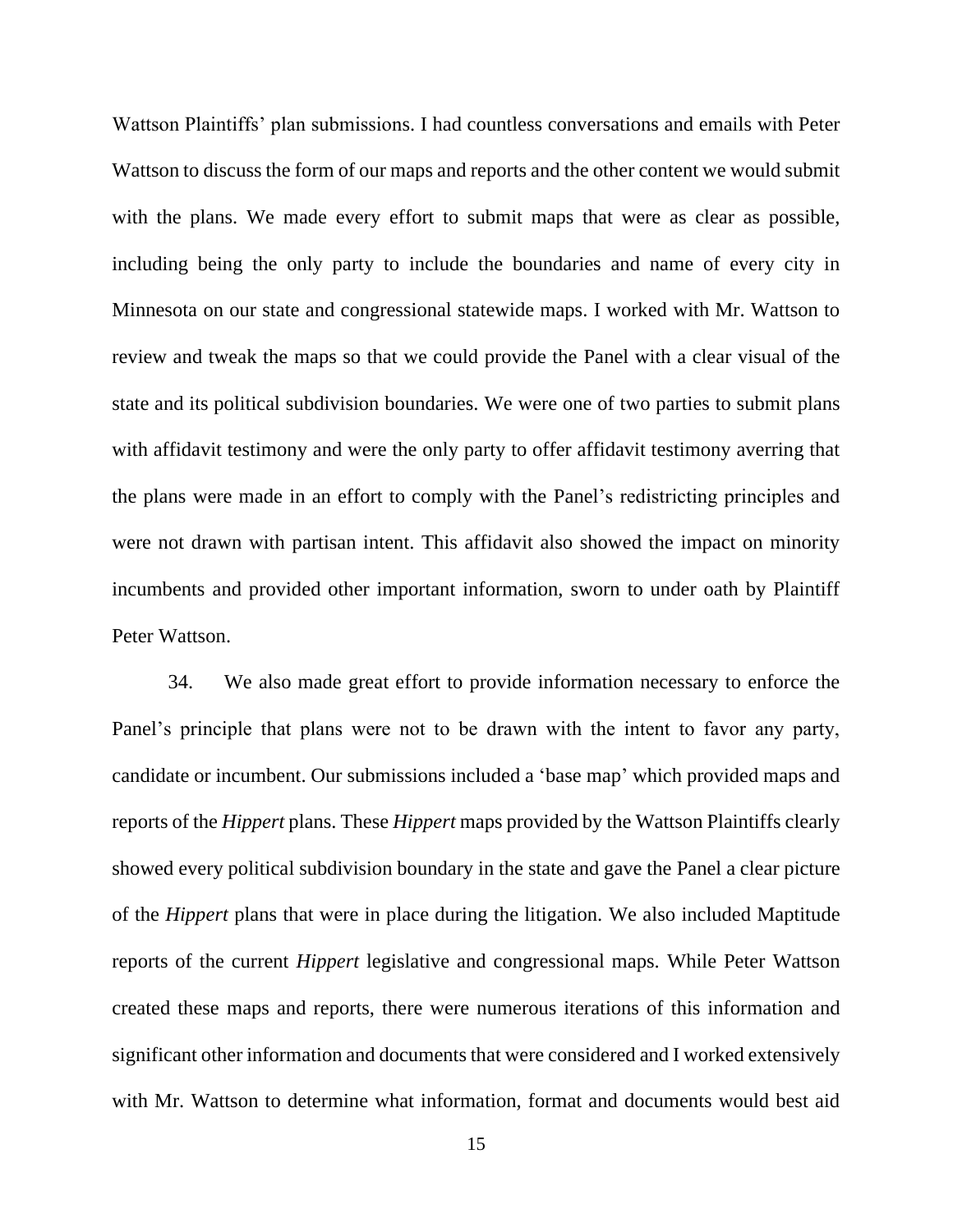the Panel in drawing its plans.

35. We also submitted affidavits from Plaintiff Joseph Mansky and Nick Harper of the League to provide further sworn testimony to the Panel to support the Wattson Plaintiffs' plans. Neither the Republicans (Anderson Plaintiffs) nor Democrats (Sachs Plaintiffs) provided any testimony or identified the creator of their plans. The Wattson Plaintiffs justified their plans on numerous grounds. These additional affidavits did require additional attorney time, but sworn testimony averring that the plan creators are not running afoul of the Panel's principles was necessary in a proceeding affecting the rights of 5.7 million Minnesotans.

36. The Wattson Plaintiffs' 108-page memorandum contained approximately 95 tables and maps to aid the Panel. The creation of these tables and maps took considerable time and effort, but we felt it was a necessary step to take when a proceeding is so heavily influenced by the lines on the maps and various data points. While my time records do not evidence every phone conversation I had with Peter Wattson, Joseph Mansky and Nick Harper, I was continually on the phone with these Plaintiffs to discuss our approach and plans for presentation to the Panel.

37. When my time records indicate entries for 10 hours (12/2/2021), 14 hours (12/5/2021) or 14.5 hours (12/6/2021), these entries are not simply blocks of time entered. Days with a 14- or 14.5-hour entry generally involve me arriving at the office around 7am and leaving around or after 11pm. I do not bill for meals or other time when I am not working on the file. Other significant entries, such as a 16.5 hour entry on December 16, 2021 and 15.5 hour entry on December 17, 2021 consisted of days that began prior to 7am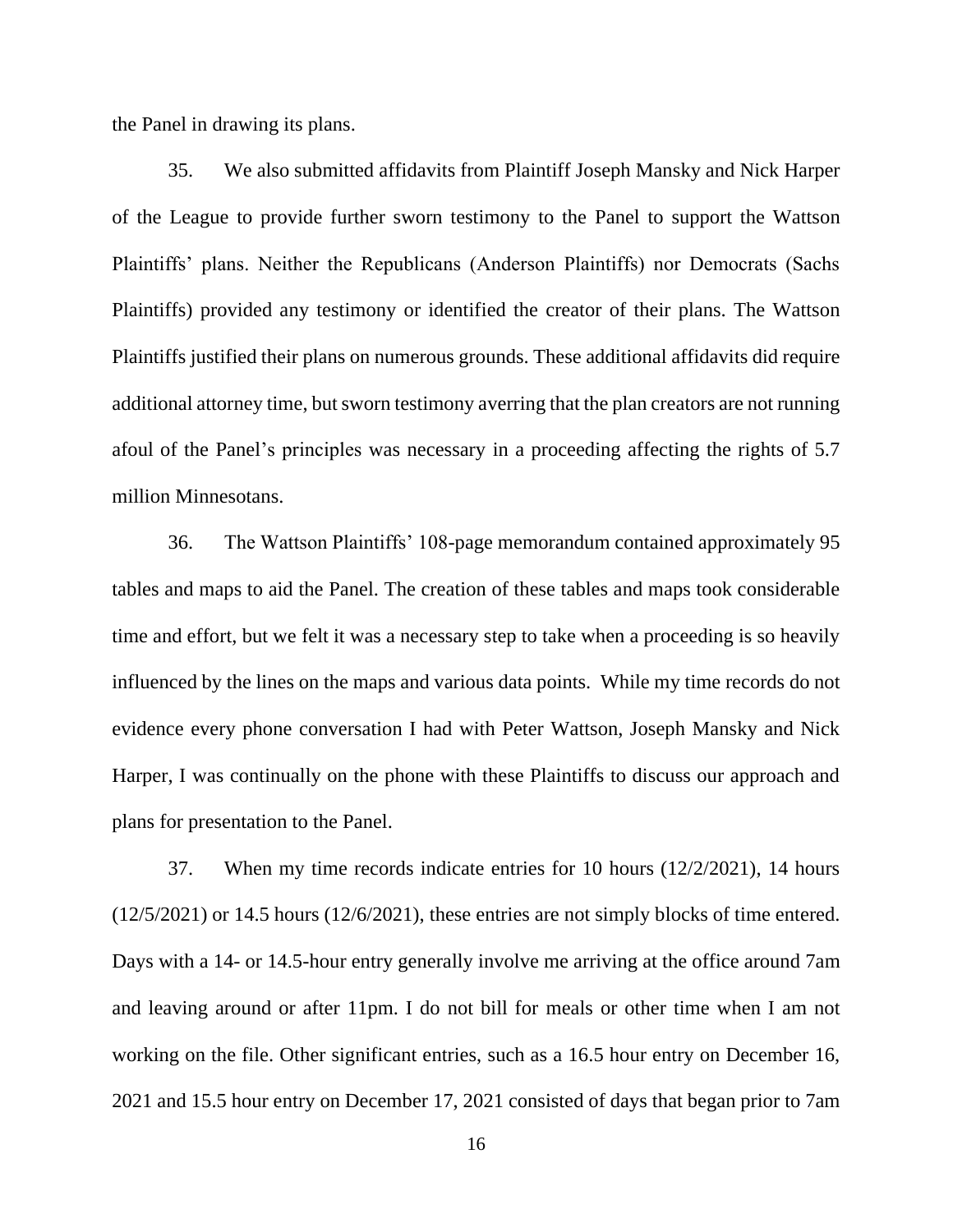and ended after midnight.

38. The 5.3 hours incurred by James H. Gilbert, 15.0 hours incurred by Jody E. Nahlovsky, and 109.7 hours incurred by me from November 4, 2021 through December 7, 2021 were reasonable and necessary. Also, consistent throughout this entire litigation, I incurred the vast majority of the hours with respect these issues. This resulted in no duplication of effort among attorneys.

39. From December 8, 2021 through December 17, 2021, our law firm attorneys incurred 132.3 hours in this matter. This time was necessary to review the redistricting plans and briefs of the parties and submit a response within 10-days. Our law firm was tasked with drafting a response to the Anderson Plaintiffs' 78-page legislative memorandum and 56-page congressional memorandum; the Sachs Plaintiffs' 42-page legislative memorandum and 34-page congressional memorandum; and the Corrie Plaintiffs' 95-page legislative memorandum and 22-page congressional memorandum. We had to thoroughly review the maps submitted by the parties and review thousands of pages of reports submitted by the parties. This was essentially a round-the-clock task that occurred for ten days straight. I was on the phone with Mr. Wattson daily and often to discuss the parties' plans and how we should respond to them. I had discussions with Mr. Wattson on what we should submit with our response, in addition to our memorandum.

40. Mr. Wattson and I made the decision to submit maps of all of the parties' plans for numerous reasons. First and foremost, it was difficult to decipher the exact location of the boundaries in the maps submitted by the other parties. We felt it would be helpful to the Panel to have maps for all the parties' plans that contained the level of detail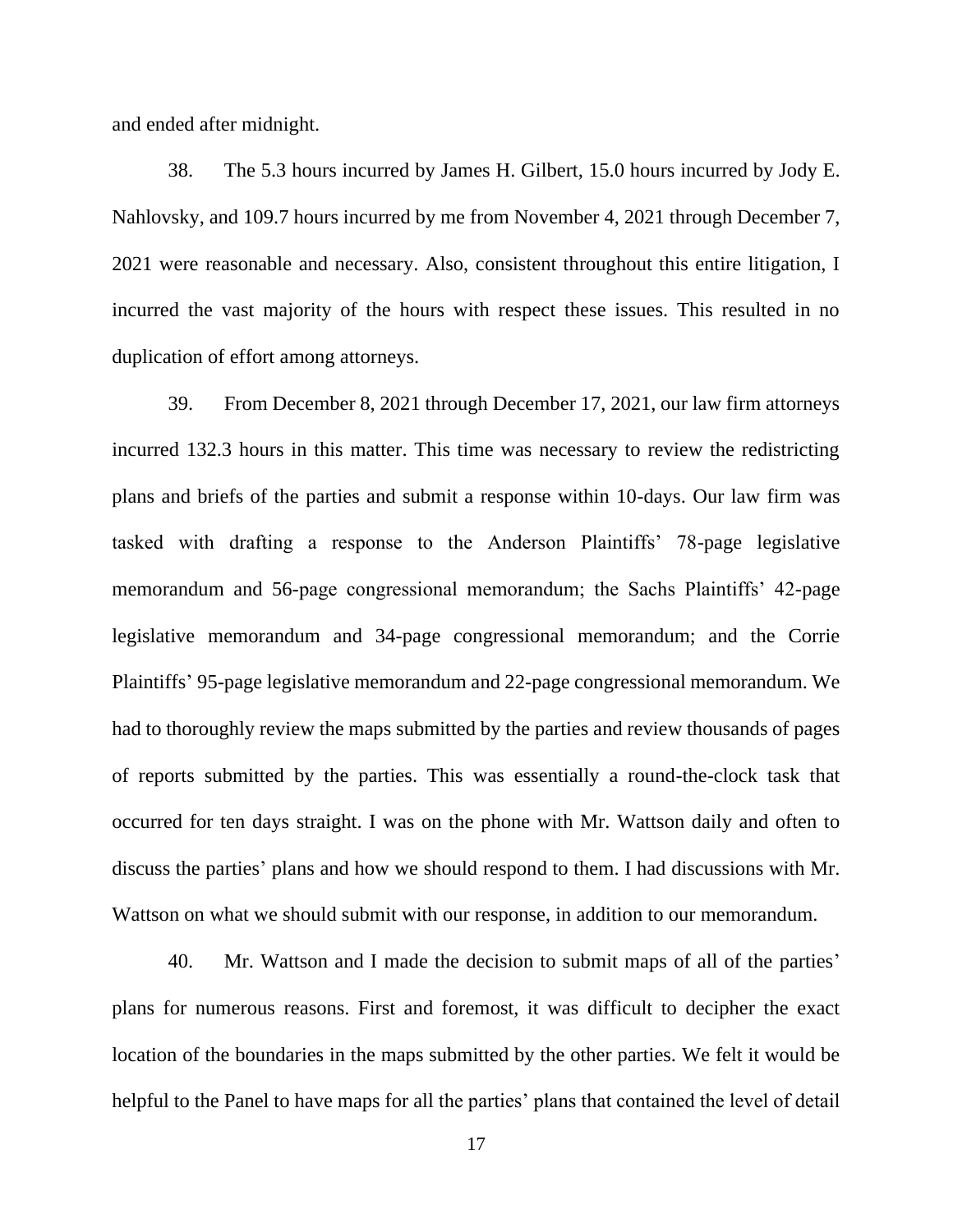included in the Wattson Plaintiffs' maps. We also wanted to make it easy for the Panel to determine whether a party was drawing its plans with the intent to protect, defeat or promote a candidate, incumbent, or political party. We did this by including partisan data on the maps of all the parties. We also included inner metro maps showing minority populations for each district to aid the Panel in understanding the effect the plans had on minorities. We included multiple affidavits in support of this response so that the record contained sworn testimony verifying the contents of the maps and other information submitted.

41. Mr. Wattson also created a plan comparison that compared all the parties' plans using metrics relevant to the Panel's redistricting principles. We cited this comparison often in our responsive brief and believe it was a useful tool for the Panel. While Mr. Wattson created these maps, reports and comparisons that were filed with our response brief, he and I had numerous discussions and meetings about our submissions. This time spent was reasonable and necessary and was in an effort to give the Panel as much information as possible to engage in the very important task of drawing redistricting plans that affect the constitutional rights of 5.7 million Minnesotans.

42. Ms. Nahlovsky spent the most significant portion of her time on this case (30%) during this intense 10-day period where we had to review the large plan submissions by the parties and draft a response. Given the size and scope of the undertaking, her involvement was critical in order to do the necessary legal research, write each and every section of the brief, review and cite check the brief for accuracy, and perform other necessary and indispensable work to complete these tasks.

18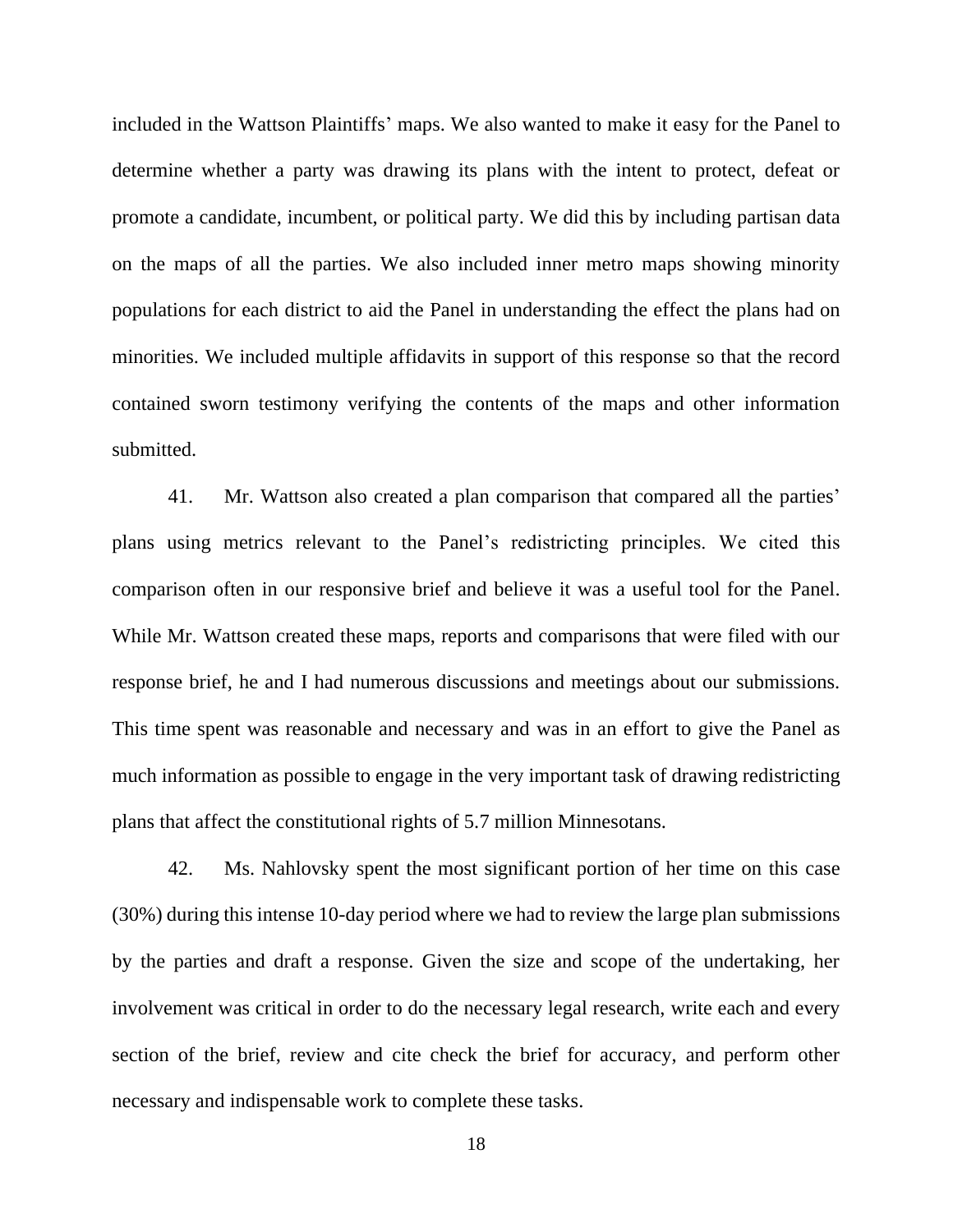43. The 41.0 hours incurred by Jody E. Nahlovsky and 91.3 hours incurred by me from December 8, 2021 through December 17, 2021 were reasonable and necessary. While Ms. Nahlovsky did incur significant time during this high intensity period, I incurred the majority of the hours with respect these issues. This resulted in no duplication of effort among attorneys.

44. From December 18, 2021 through January 4, 2022, our law firm attorneys incurred 108.4 hours in this matter. This time was spent preparing for oral argument. The Wattson Plaintiffs took a unique approach to oral argument. Instead of focusing on legal points and authorities outlined in the parties' memoranda, the Wattson Plaintiffs used oral argument as an opportunity to compare the legislative maps of each of the parties to this case as well as the *Hippert* plans. In employing this strategy, I worked extensively with Plaintiff Peter Wattson to create maps of each area of the state for use in our presentation. These maps used only census data that was already in the record. To create these maps, I reviewed and compared the maps of all of the parties and the *Hippert* maps, determined the best way to focus and compare the parties' plans, cropped the section of the maps I wanted to use, and Mr. Wattson used Maptitude to create a close up, clear map for each of the parties of the chosen sections. He would then email those maps to me for use in the presentation.

45. Importantly, we also included pie charts of minority voting age population to show the Panel the effect of the parties' plans on minority voters. We believe that this information was valuable and provided a clear picture to the Panel of the location of certain communities within each district, and showed the practical effect of drawing district lines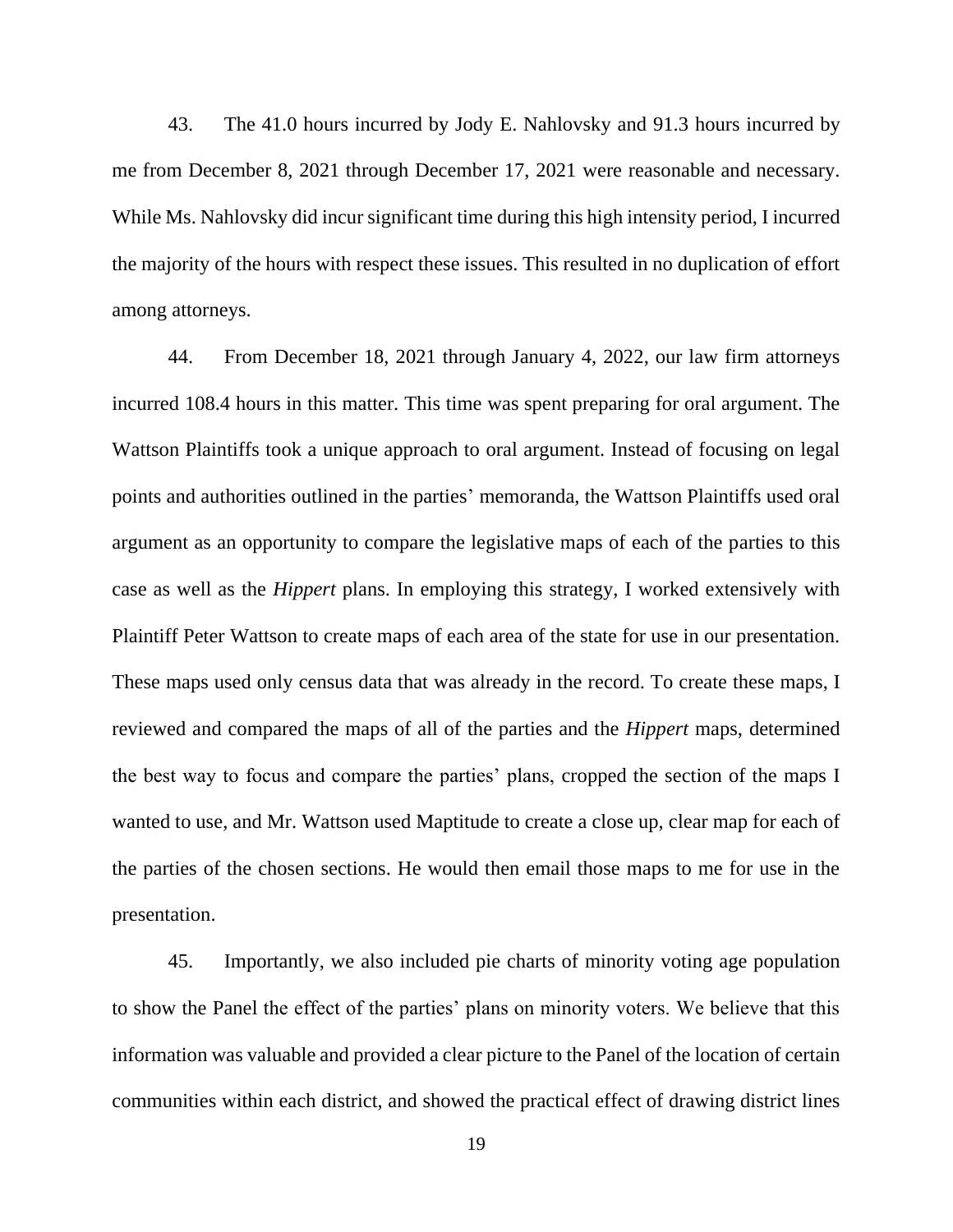one way or the other. A vast majority of these 76 maps in our presentation were new and created for oral argument. At times, Mr. Wattson would provide, and I would review, numerous iterations of the same area until before we settled on a final version that we felt best compared the parties' plans and would be most beneficial to the Panel.

46. In preparing for oral argument, I also spent significant time reviewing the responsive briefs of the parties so that these arguments could be responded to during oral argument. I conferred with Mr. Gilbert and Ms. Nahlovsky and was coached regarding strategy and approach to the argument. Their attendance at the argument was reasonable and necessary to discuss our afternoon session and rebuttal during our two-hour break during the middle of the day based on what we heard from the other parties in the morning. Much of what we discussed with our law firm and clients during that break was presented during our afternoon arguments.

47. Learning the boundaries of each district of each party and the *Hippert* panel required rigorous preparation, but we felt this approach was the best way to aid the Panel in understanding the implications of each parties' plans and to really gain a good understanding of how the parties' plans differed. The 11.8 hours incurred by James. H. Gilbert, 14.5 hours incurred by Jody E. Nahlovsky, and 82.1 hours incurred by me from December 18, 2021 through January 4, 2022 were reasonable and necessary. Also, consistent throughout this entire litigation, I incurred the vast majority of the hours with respect to oral argument preparation. This resulted in no duplication of effort among attorneys.

48. From January 5, 2022 through February 24, 2022, our attorneys incurred 9.95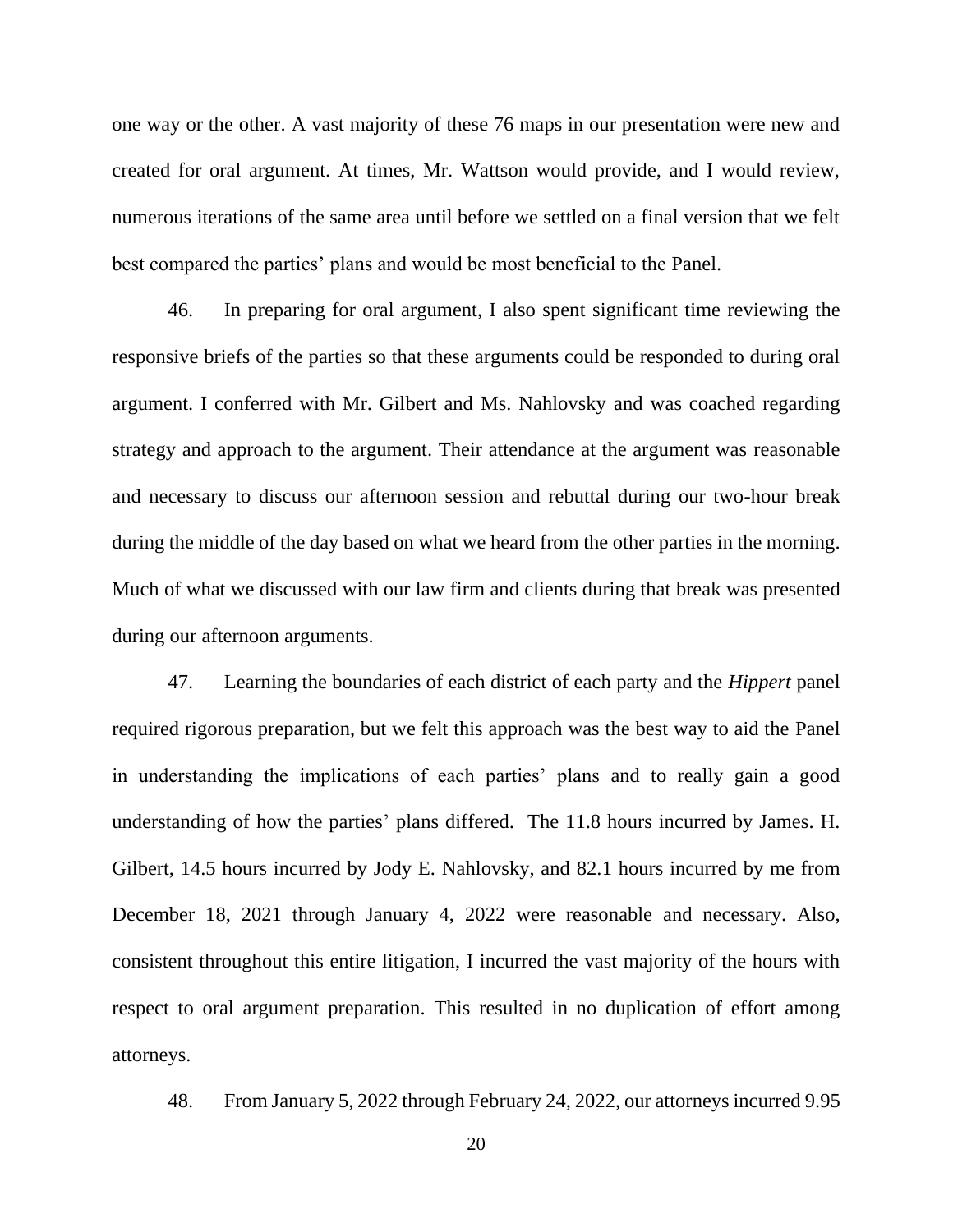hours in this matter. This included emails and phone calls with our clients to discuss oral argument, review of the Panel's redistricting plans, and phone calls and meetings with our clients to discuss any possible next steps. This review of the Panel's plans was necessary so that we could discuss the plans and order with our client, determine whether there were any issues that needed to be addressed or resolved, and ensure the plans and order were consistent with Minnesota and federal law. Our office also had attorney conferences about these issues to discuss the Panel's order and plans and any potential outstanding issues that needed to be addressed going forward. The 2.75 hours incurred by James. H. Gilbert, 1.2 hours incurred by Jody E. Nahlovsky, and 6.0 hours incurred by me from January 5, 2022 through February 24, 2022 were reasonable and necessary. Also, consistent throughout this entire litigation, I incurred the vast majority of the hours with respect to these issues. This resulted in no duplication of effort among attorneys.

49. Attorneys at our office incurred little time for issues related to press and legislative committee activities. These entries totaled 5.7 hours and were mixed in with other work performed, meaning the actual total was far less. That said, the press will inevitably call in a case of this nature. It is imperative that attorneys explain to their clients the legal effect that statements to the press can have on their case. Our office did not draft press releases, but during pending litigation we have a legal and ethical obligation to review these documents before they are made public.

50. While our office of attorneys engaged in minimal attorney conferences, these conferences were critical in this case to exchange ideas, refine arguments, and focus on final positions. Some inter-office attorney conferences with the three attorneys were

21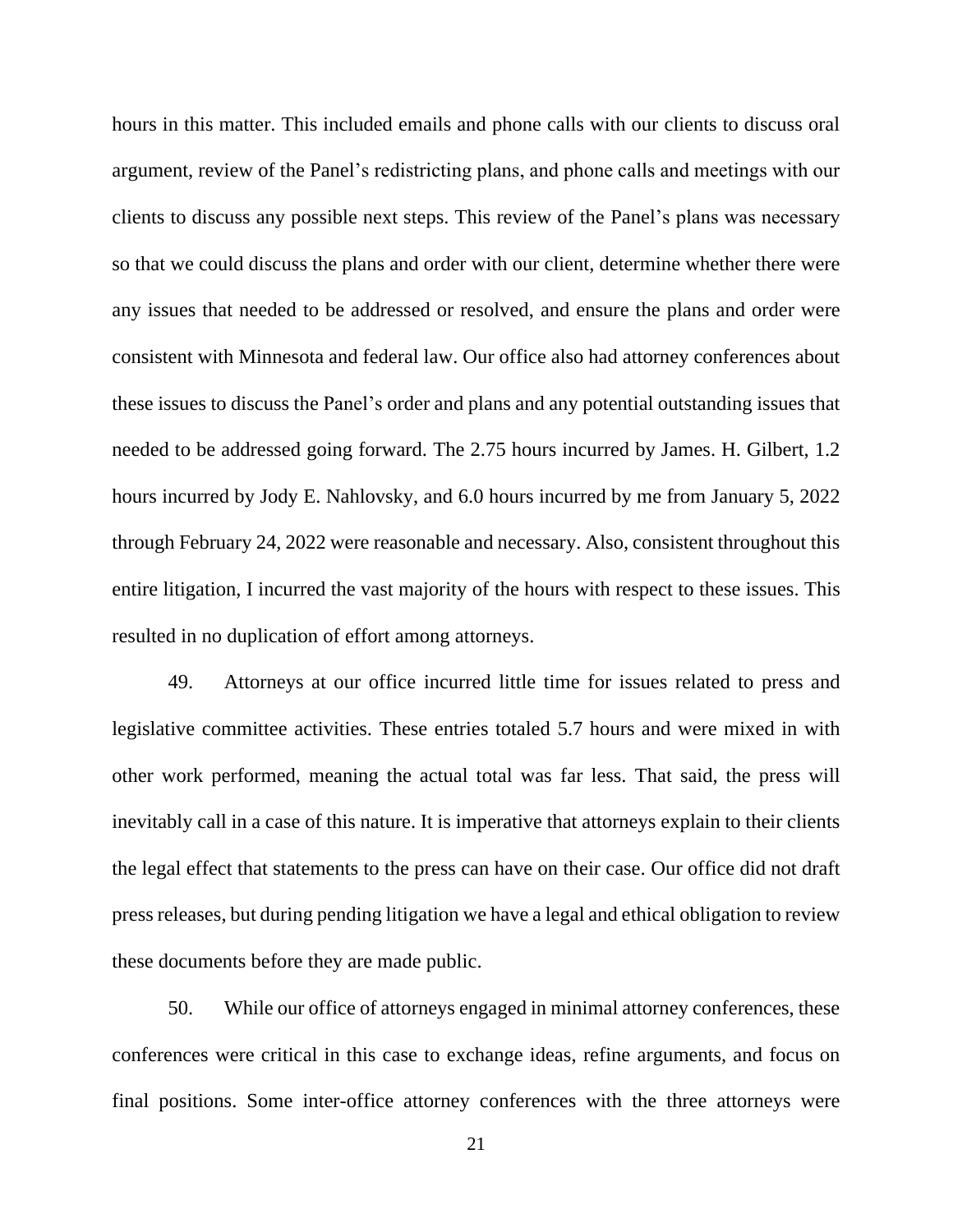necessary for coordination and strategic planning in this complex matter.

Consistent with Minnesota Statute § 358.116, I declare under penalty of perjury that everything I have stated in this document is true and correct.

Date: April 29, 2022 */s/ Adam L. Sienkowski* Adam L. Sienkowski

> Hennepin County, Minnesota County and State where signed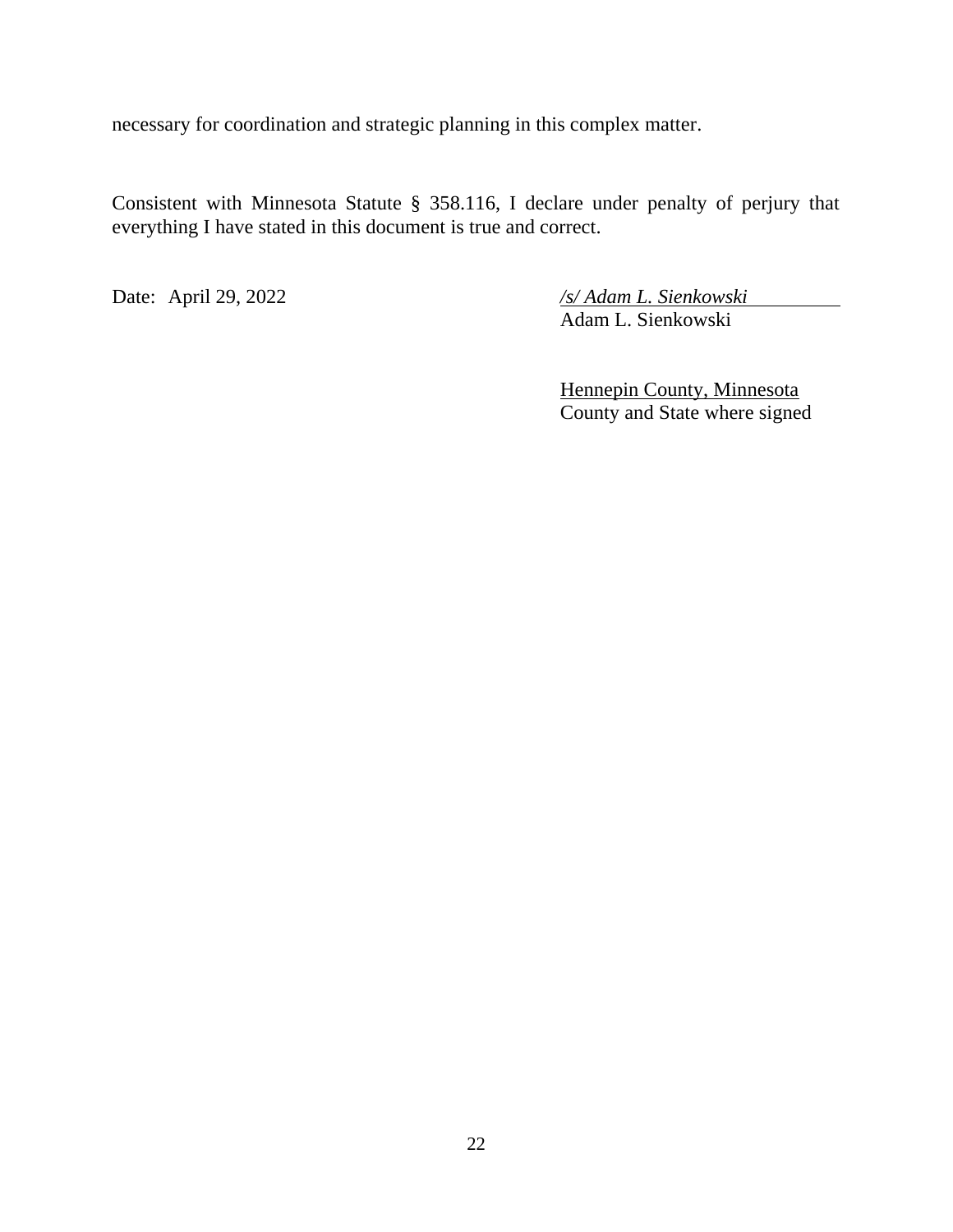# EXHIBIT A TO AFFIDAVIT OF ADAM L. SIENKOWSKI

|           |            |                                                                                                                | <b>Hours</b> | <b>Amount</b> |
|-----------|------------|----------------------------------------------------------------------------------------------------------------|--------------|---------------|
| 2/7/2021  | <b>JHG</b> | Initial discussions and review of issues, cases, timing:<br>Peter W.                                           | 3.00         | \$1,800.00    |
| 2/8/2021  | <b>JHG</b> | Review messages to H, S, Principle, Hippert case;<br>telephone conference with Peter.                          | 2.00         | \$1,200.00    |
| 2/12/2021 | <b>JHG</b> | Review exhibits, filing info; edit drafts; miscellaneous<br>calls.                                             | 2.50         | \$1,500.00    |
| 2/13/2021 | <b>JHG</b> | Complaint and exhibits; retainer and billing issues.                                                           | 3.00         | \$1,800.00    |
| 2/15/2021 | <b>ALS</b> | Review emails and documents from client, including<br>pleadings, exhibits, and prior redistricting litigation. | 3.50         | \$1,400.00    |
| 2/16/2021 | <b>JHG</b> | Review petition to set, rules, past practice.                                                                  | 2.00         | \$1,200.00    |
|           | <b>ALS</b> | Telephone conference with client; review pleadings;<br>legal research regarding complaint issues.              | 3.00         | \$1,200.00    |
| 2/17/2021 | <b>JEN</b> | Review and edit complaint; draft summons and civil<br>cover sheet.                                             | 3.00         | \$1,200.00    |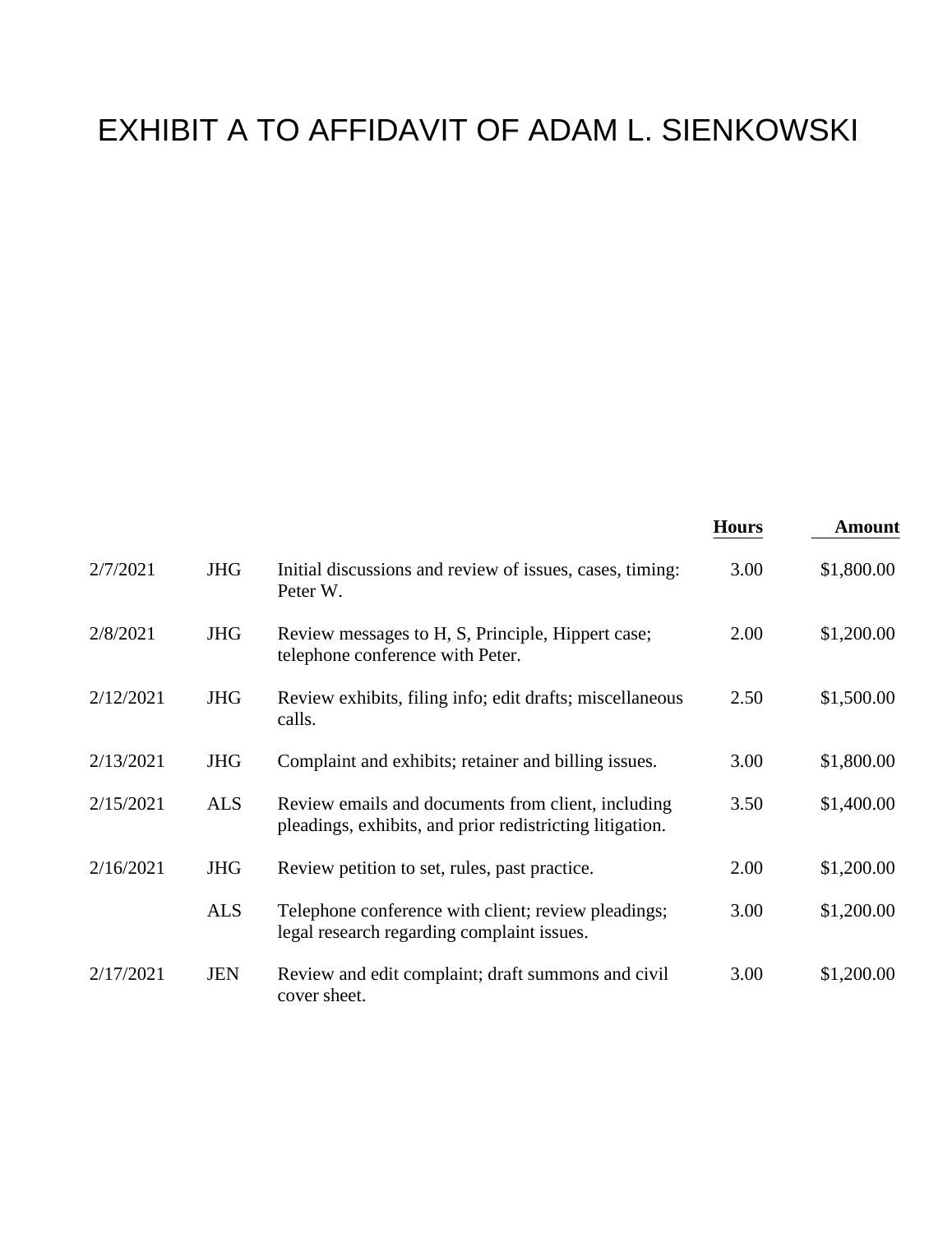|           |            |                                                                                                                                                                                                                                                                                                                                                              |              | $\overline{2}$<br>Page |
|-----------|------------|--------------------------------------------------------------------------------------------------------------------------------------------------------------------------------------------------------------------------------------------------------------------------------------------------------------------------------------------------------------|--------------|------------------------|
|           |            |                                                                                                                                                                                                                                                                                                                                                              | <b>Hours</b> | <b>Amount</b>          |
| 2/17/2021 | <b>ALS</b> | Review supreme court and district court filing<br>requirements, rules regarding petitions at supreme<br>court, complaint, petition and exhibits; telephone<br>conferences and emails with client; review 2011 lawsuit.                                                                                                                                       | 4.70         | \$1,880.00             |
| 2/18/2021 | <b>JHG</b> | Draft; review.                                                                                                                                                                                                                                                                                                                                               | 2.00         | \$1,200.00             |
|           | <b>ALS</b> | Emails with process server; review service<br>requirements in light of COVID-19; review and revise<br>complaint and send revisions to client; review exhibits;<br>telephone conferences and emails with client.                                                                                                                                              | 4.10         | \$1,640.00             |
| 2/19/2021 | <b>JHG</b> | Zoom call: Mr. Sienkowski, Joe, Peter; filing.                                                                                                                                                                                                                                                                                                               | 2.00         | \$1,200.00             |
|           | <b>JEN</b> | Review and edit complaint and petition.                                                                                                                                                                                                                                                                                                                      | 5.00         | \$2,000.00             |
|           | <b>ALS</b> | Review, revise and finalize complaint and exhibits;<br>Zoom meeting with clients; telephone conferences and<br>emails with clients; prepare pleadings for filing with<br>district court; send pleadings out for service on<br>defendants; telephone conferences with process server;<br>review supreme court petition; make revisions and send<br>to client. | 9.50         | \$3,800.00             |
| 2/20/2021 | <b>JHG</b> | Miscellaneous emails, edits.                                                                                                                                                                                                                                                                                                                                 | 0.50         | \$300.00               |
|           | <b>JHG</b> | Miscellaneous calls, issue discussions - Joe, Peter,<br>Adam.                                                                                                                                                                                                                                                                                                | 0.70         | \$420.00               |
|           | <b>ALS</b> | Telephone conference with client; emails regarding<br>pleadings.                                                                                                                                                                                                                                                                                             | 0.40         | \$160.00               |
| 2/21/2021 | <b>JHG</b> | Zoom conference call regarding filings and press<br>release.                                                                                                                                                                                                                                                                                                 | 0.70         | \$420.00               |
|           | <b>JHG</b> | Conference call with Joe, Peter and Adam regarding<br>filing status, press inquiries.                                                                                                                                                                                                                                                                        | 0.80         | \$480.00               |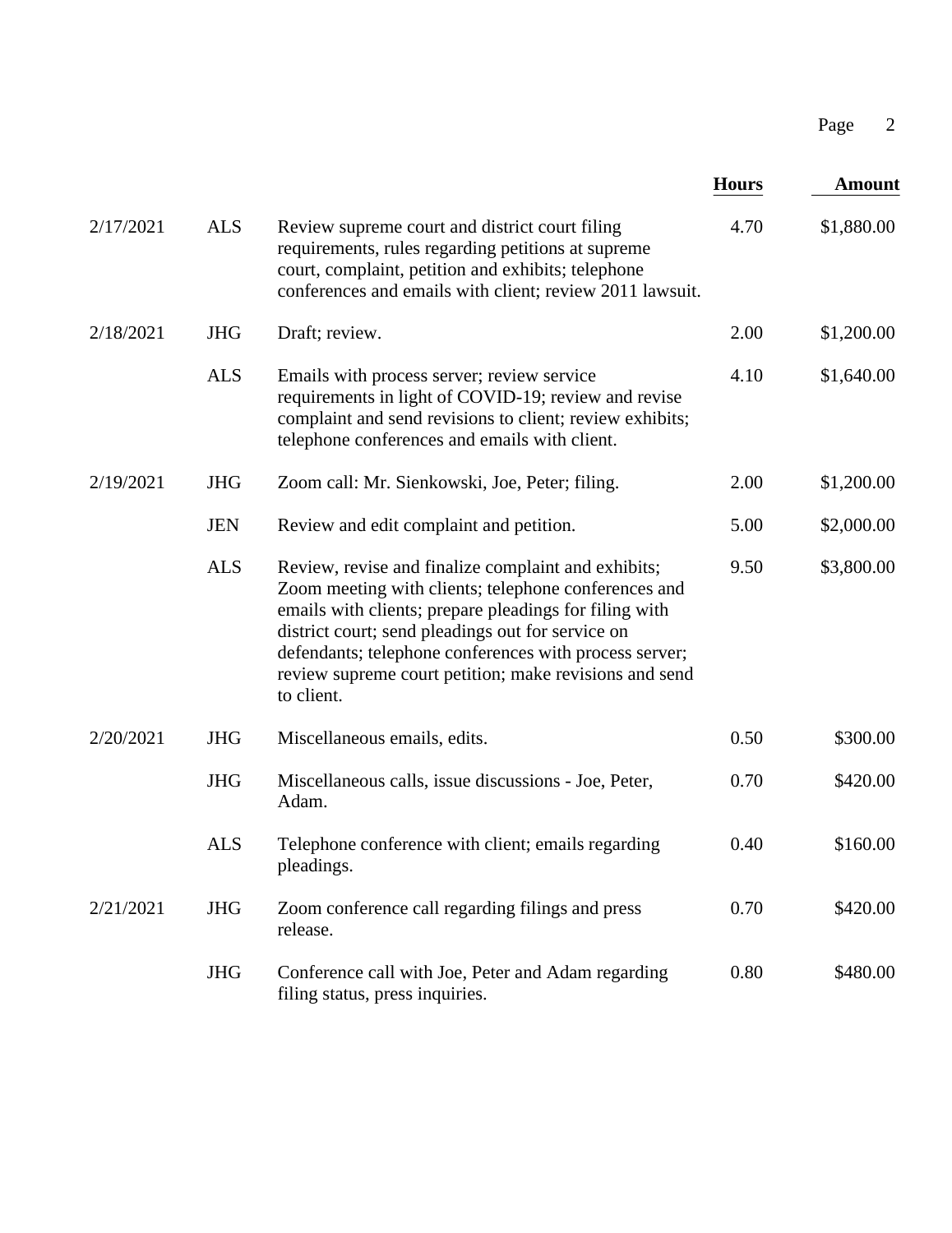|           |            |                                                                                                                                                                                                                        |              | Page<br>3     |  |
|-----------|------------|------------------------------------------------------------------------------------------------------------------------------------------------------------------------------------------------------------------------|--------------|---------------|--|
|           |            |                                                                                                                                                                                                                        | <b>Hours</b> | <b>Amount</b> |  |
| 2/21/2021 | <b>ALS</b> | Zoom meeting with clients regarding strategy.                                                                                                                                                                          | 0.60         | \$240.00      |  |
| 2/22/2021 | <b>JHG</b> | Confirm filing status; miscellaneous emails; press<br>questions.                                                                                                                                                       | 1.00         | \$600.00      |  |
|           | <b>JEN</b> | Review and finalize petition.                                                                                                                                                                                          | 1.00         | \$400.00      |  |
|           | <b>ALS</b> | Review, revise, and finalize supreme court petition;<br>send revisions to client; finalize affidavits and letters to<br>court; file petition with supreme court; serve petition on<br>respondents; emails with client. | 5.00         | \$2,000.00    |  |
| 3/2/2021  | <b>ALS</b> | Telephone conference with AG's office regarding<br>answer extension; email to client; conference with Mr.<br>Gilbert.                                                                                                  | 0.40         | \$160.00      |  |
| 3/3/2021  | <b>ALS</b> | Telephone conference with AG's office granting<br>Answer extension; email to AG regarding same.                                                                                                                        | 0.30         | \$120.00      |  |
| 3/4/2021  | <b>ALS</b> | Email to county attorney granting Answer extension.                                                                                                                                                                    | 0.20         | \$80.00       |  |
| 3/8/2021  | <b>ALS</b> | Review rules of civil procedure regarding disclosures;<br>telephone conference with client.                                                                                                                            | 0.40         | \$160.00      |  |
| 3/19/2021 | <b>ALS</b> | Review complaint in intervention; review rules of civil<br>procedure regarding same.                                                                                                                                   | 1.00         | \$400.00      |  |
| 3/23/2021 | <b>JHG</b> | Miscellaneous emails; review supreme court order.                                                                                                                                                                      | 0.50         | \$300.00      |  |
| 3/24/2021 | <b>ALS</b> | Email ad phone call with AG attorney regarding answer.                                                                                                                                                                 | 0.40         | \$160.00      |  |
| 3/25/2021 | <b>ALS</b> | Telephone conference with counsel for intervenor<br>regarding their intervention.                                                                                                                                      | 0.20         | \$80.00       |  |
| 4/23/2021 | <b>JHG</b> | Review new map, population data.                                                                                                                                                                                       | 0.70         | \$420.00      |  |
| 4/26/2021 | <b>JHG</b> | Review DFL complaint; miscellaneous emails.                                                                                                                                                                            | 1.00         | \$600.00      |  |
|           |            |                                                                                                                                                                                                                        |              |               |  |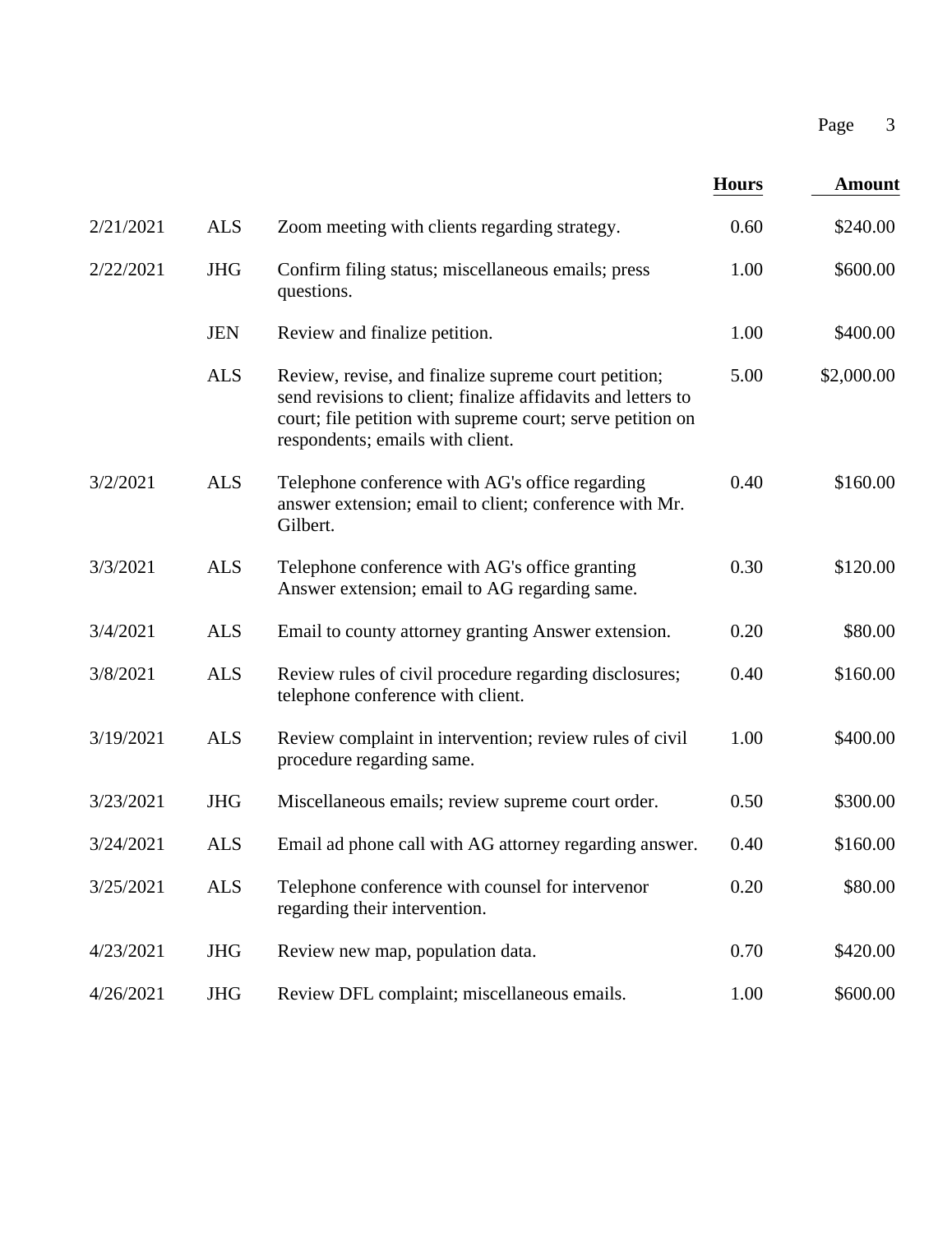|           |            |                                                                                                                                                          |              | Page<br>$\overline{4}$ |  |
|-----------|------------|----------------------------------------------------------------------------------------------------------------------------------------------------------|--------------|------------------------|--|
|           |            |                                                                                                                                                          | <b>Hours</b> | <b>Amount</b>          |  |
| 4/27/2021 | <b>JHG</b> | Review census, new case info.                                                                                                                            | 1.50         | \$900.00               |  |
|           | <b>ALS</b> | Review Ramsey County Complaint; telephone<br>conference with client.                                                                                     | 0.80         | \$320.00               |  |
| 4/29/2021 | <b>ALS</b> | Review Ramsey County case petition; telephone<br>conference with opposing counsel; review documents<br>filed in Ramsey County case, including complaint. | 1.50         | \$600.00               |  |
| 5/6/2021  | <b>JHG</b> | Review article, legislative intention.                                                                                                                   | 0.50         | \$300.00               |  |
| 5/20/2021 | <b>ALS</b> | Review supreme court order; email to clients.                                                                                                            | 0.40         | \$160.00               |  |
| 6/7/2021  | <b>ALS</b> | Review client emails; review procedural requirements<br>of adding party at Supreme Court.                                                                | 0.50         | \$200.00               |  |
| 6/8/2021  | <b>JHG</b> | Review emails, additional plaintiff; LWV; discuss with<br>Mr. Sienkowski.                                                                                | 0.75         | \$450.00               |  |
|           | <b>JEN</b> | Telephone conference with client; attorney discussion<br>regarding procedure and further steps regarding joinder<br>of additional party.                 | 1.70         | \$680.00               |  |
|           | <b>ALS</b> | Zoom conference with client; review prior districting<br>cases regarding intervention; legal research joinder;<br>draft and send retainer to MLWV.       | 2.40         | \$960.00               |  |
| 6/9/2021  | <b>JHG</b> | Motion to add LWV; Supreme Court Rules.                                                                                                                  | 0.80         | \$480.00               |  |
| 6/14/2021 | <b>JEN</b> | Draft and edit motion to join League of Women Voters<br>Minnesota and memorandum; draft declaration.                                                     | 2.50         | \$1,000.00             |  |
| 6/15/2021 | <b>ALS</b> | Miscellaneous emails; review joinder filings.                                                                                                            | 0.60         | \$240.00               |  |
| 6/16/2021 | <b>ALS</b> | Miscellaneous emails regarding LWVMN participating.                                                                                                      | 0.40         | \$160.00               |  |
| 6/17/2021 | <b>ALS</b> | Emails with LWV; draft statement.                                                                                                                        | 0.40         | \$160.00               |  |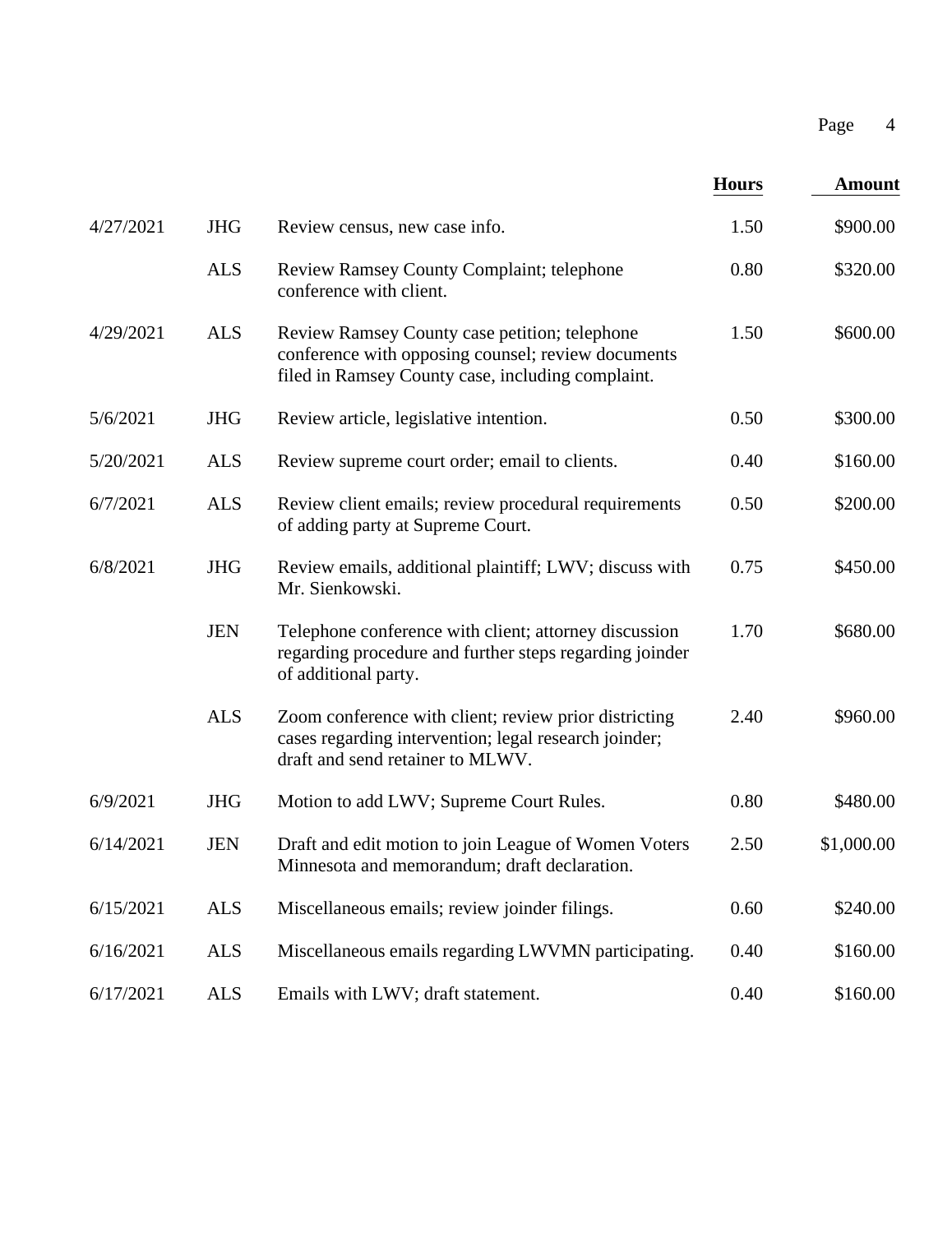|           |            |                                                                                                                           |              | Page<br>5     |  |
|-----------|------------|---------------------------------------------------------------------------------------------------------------------------|--------------|---------------|--|
|           |            |                                                                                                                           | <b>Hours</b> | <b>Amount</b> |  |
| 6/21/2021 | <b>JHG</b> | Review motion, order, press releases; finalize.                                                                           | 1.00         | \$600.00      |  |
|           | <b>JEN</b> | Conference with Mr. Sienkowski; legal research<br>regarding motion to amend and motion for joinder; edit<br>memorandum.   | 1.50         | \$600.00      |  |
|           | <b>ALS</b> | Draft and review joinder filings.                                                                                         | 5.00         | \$2,000.00    |  |
| 6/22/2021 | <b>JHG</b> | Conference with Mr. Sienkowski; motion for LWV.                                                                           | 0.50         | \$300.00      |  |
|           | <b>ALS</b> | Continue drafting motion to join League.                                                                                  | 4.40         | \$1,760.00    |  |
| 6/23/2021 | <b>JHG</b> | Edit memorandum; file motion.                                                                                             | 0.50         | \$300.00      |  |
|           | <b>NMV</b> | Conference with Mr. Sienkowski; download documents<br>from court site; prepare and send service letter;<br>organize file. | 1.00         | \$125.00      |  |
|           | <b>JEN</b> | Review and edit motion documents for filing.                                                                              | 0.50         | \$200.00      |  |
|           | <b>ALS</b> | Finalize and file motion to join League.                                                                                  | 1.30         | \$520.00      |  |
| 6/29/2021 | <b>ALS</b> | Review intervenor filings.                                                                                                | 0.30         | \$120.00      |  |
| 6/30/2021 | <b>JHG</b> | Review motion, panel order, emails, case law;<br>conference.                                                              | 2.00         | \$1,200.00    |  |
|           | <b>JEN</b> | Review intervenor response to motion to joinder;<br>conference with attorneys regarding panel and strategy.               | 1.50         | \$600.00      |  |
|           | <b>ALS</b> | Telephone conference with opposing counsel; review<br>court filings; email to clients.                                    | 0.60         | \$240.00      |  |
| 7/1/2021  | <b>JHG</b> | Review prior supreme court redistricting order,<br>supreme court decision 2011.                                           | 1.50         | \$900.00      |  |
|           | <b>ALS</b> | Telephone conference with client regarding response<br>motion.                                                            | 0.20         | \$80.00       |  |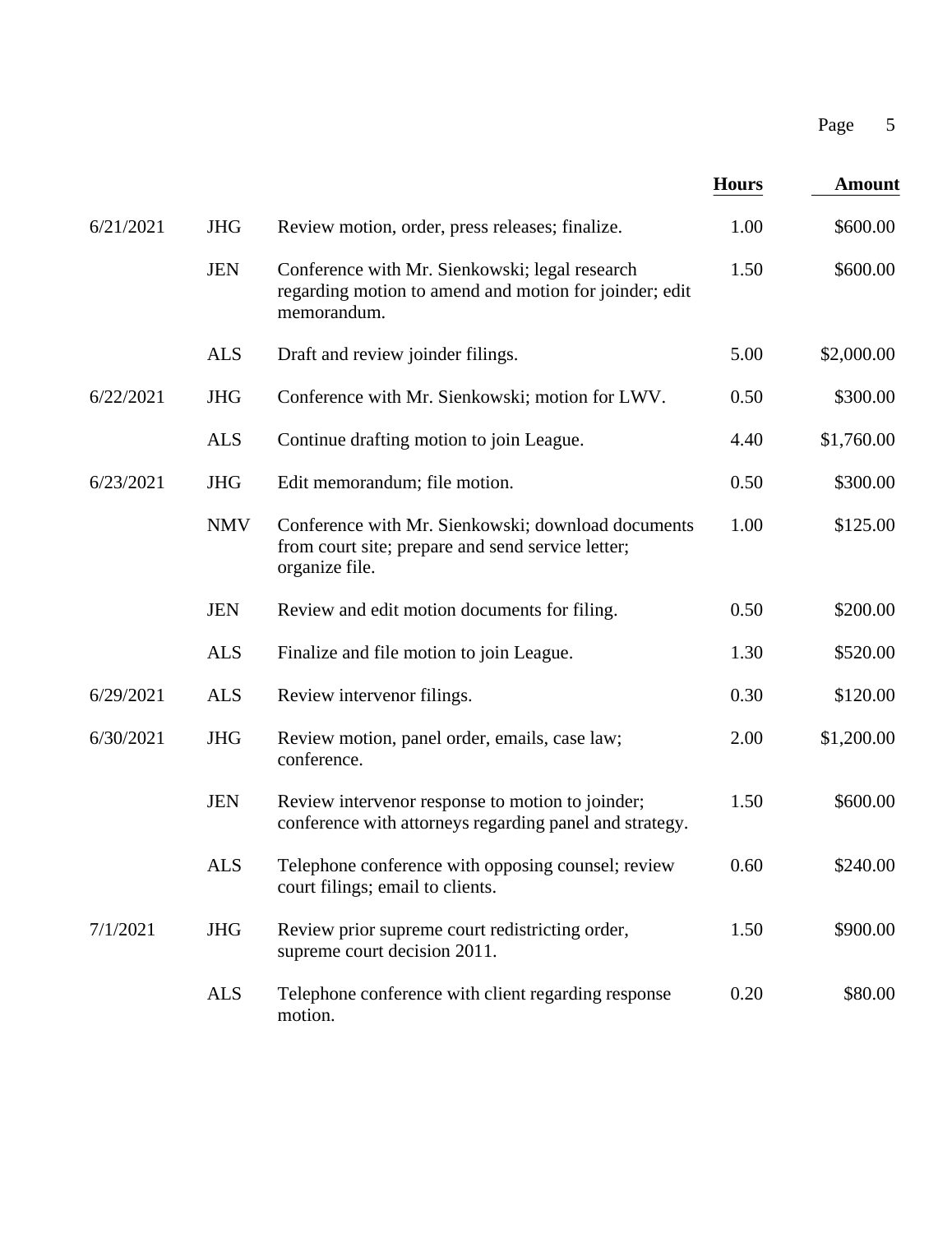|           |            |                                                                                                                        |              | Page<br>6     |  |
|-----------|------------|------------------------------------------------------------------------------------------------------------------------|--------------|---------------|--|
|           |            |                                                                                                                        | <b>Hours</b> | <b>Amount</b> |  |
| 7/15/2021 | <b>NMV</b> | Download, print and index pleadings.                                                                                   | 1.25         | \$156.25      |  |
|           | <b>NMV</b> | Download documents from court site; index.                                                                             | 1.25         | \$156.25      |  |
| 7/16/2021 | <b>NMV</b> | Download documents from court site; index.                                                                             | 1.00         | \$125.00      |  |
|           | <b>JEN</b> | Review intervenor submissions.                                                                                         | 0.50         | \$200.00      |  |
| 7/17/2021 | <b>ALS</b> | Telephone conference with client regarding common<br>cause intervention.                                               | 0.40         | \$160.00      |  |
| 7/19/2021 | <b>JEN</b> | Review and edit potential response to Republican reply<br>regarding joinder.                                           | 0.80         | \$320.00      |  |
|           | <b>ALS</b> | Draft response to objection to Motion to Join League;<br>review prior supreme court filings regarding<br>intervention. | 2.30         | \$920.00      |  |
| 7/21/2021 | <b>JHG</b> | Review order; strategy session, schedule, testimony,<br>rebuttal.                                                      | 1.30         | \$780.00      |  |
|           | <b>NMV</b> | Download documents from court site; index.                                                                             | 1.00         | \$125.00      |  |
|           | <b>JEN</b> | Review supreme court order and client emails.                                                                          | 0.50         | \$200.00      |  |
|           | <b>ALS</b> | Conference with Mr. Gilbert; review 2011 scheduling<br>order; email to client; review court order.                     | 0.70         | \$280.00      |  |
| 7/22/2021 | <b>ALS</b> | Review 2011 redistricting litigation and create working<br>file.                                                       | 5.50         | \$2,200.00    |  |
| 7/23/2021 | <b>ALS</b> | Continue review of 2011 redistricting litigation.                                                                      | 1.50         | \$600.00      |  |
| 7/26/2021 | <b>ALS</b> | Review 2011-2012 redistricting filings; serve amended<br>complaint.                                                    | 5.40         | \$2,160.00    |  |
| 7/27/2021 | <b>ALS</b> | Review 2011-2012 redistricting filings.                                                                                | 2.00         | \$800.00      |  |
|           |            |                                                                                                                        |              |               |  |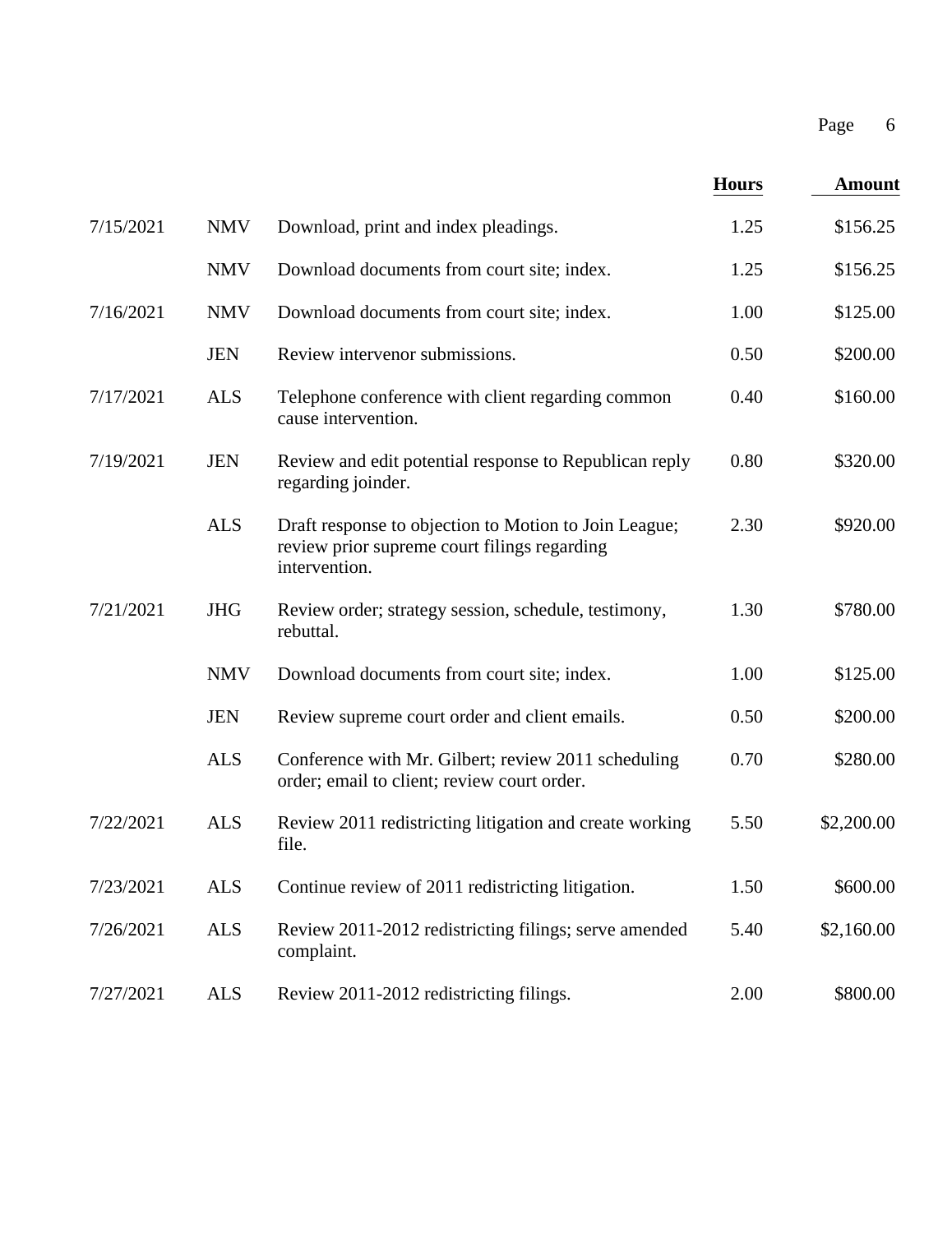|           |            |                                                                                                                                                                                                        |              | Page<br>$\overline{7}$ |  |
|-----------|------------|--------------------------------------------------------------------------------------------------------------------------------------------------------------------------------------------------------|--------------|------------------------|--|
|           |            |                                                                                                                                                                                                        | <b>Hours</b> | <b>Amount</b>          |  |
| 7/28/2021 | <b>JEN</b> | Review 2011-12 submissions and court orders.                                                                                                                                                           | 2.50         | \$1,000.00             |  |
|           | <b>ALS</b> | Review 2011-2012 redistricting filings; review<br>complaint.                                                                                                                                           | 3.50         | \$1,400.00             |  |
| 7/30/2021 | <b>ALS</b> | Review maps and submissions from 2011-2012<br>redistricting litigation.                                                                                                                                | 3.50         | \$1,400.00             |  |
| 8/4/2021  | <b>ALS</b> | Review 2011-2012 plan briefs.                                                                                                                                                                          | 2.00         | \$800.00               |  |
| 8/10/2021 | <b>JHG</b> | Review testimony; discuss strategy.                                                                                                                                                                    | 0.75         | \$450.00               |  |
|           | <b>ALS</b> | Review court filings; email to client.                                                                                                                                                                 | 0.20         | \$80.00                |  |
| 8/13/2021 | <b>ALS</b> | Email to client.                                                                                                                                                                                       | 0.20         | \$80.00                |  |
| 8/18/2021 | <b>ALS</b> | Review complaint and exhibits for plaintiff principles.                                                                                                                                                | 2.00         | \$800.00               |  |
| 8/27/2021 | <b>JEN</b> | Review previous redistricting submissions and orders.                                                                                                                                                  | 2.00         | \$800.00               |  |
| 8/30/2021 | <b>JEN</b> | Review stipulation and statement of unresolved issues.                                                                                                                                                 | 1.00         | \$400.00               |  |
|           | <b>ALS</b> | Telephone conference with client; review principles;<br>review court filings; legal research regarding principles<br>and redistricting.                                                                | 3.20         | \$1,280.00             |  |
| 8/31/2021 | <b>ALS</b> | Telephone conference with opposing counsel; draft<br>stipulation.                                                                                                                                      | 0.90         | \$360.00               |  |
| 9/1/2021  | <b>ALS</b> | Email to counsel.                                                                                                                                                                                      | 0.30         | \$120.00               |  |
| 9/2/2021  | <b>ALS</b> | Review prior 2011 stipulations, statements of<br>unresolved issues, and court orders regarding the same;<br>email to clients regarding stipulation; finalize and send<br>draft stipulation to clients. | 0.80         | \$320.00               |  |
| 9/3/2021  | <b>JEN</b> | Review press release and stipulation; telephone<br>conference with clients.                                                                                                                            | 2.00         | \$800.00               |  |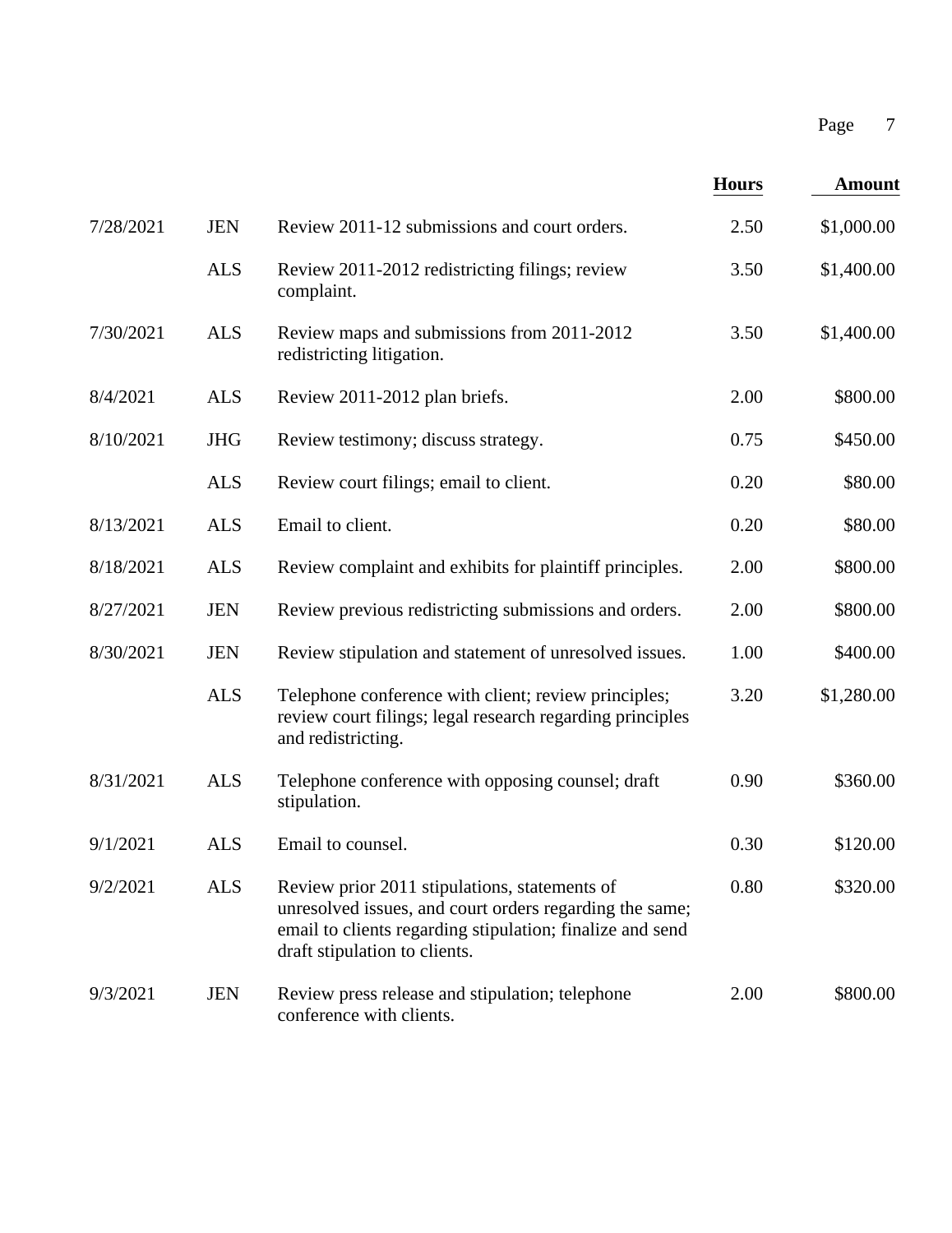|           |            |                                                                                                                                                                                     |              | 8<br>Page     |  |
|-----------|------------|-------------------------------------------------------------------------------------------------------------------------------------------------------------------------------------|--------------|---------------|--|
|           |            |                                                                                                                                                                                     | <b>Hours</b> | <b>Amount</b> |  |
| 9/3/2021  | <b>ALS</b> | Prepare for and Zoom call with client regarding<br>stipulation; review motion for intervention filings;<br>emails regarding conference call scheduling for<br>stipulation.          | 2.40         | \$960.00      |  |
| 9/6/2021  | <b>JEN</b> | Review client emails and Partisanship Report.                                                                                                                                       | 2.50         | \$1,000.00    |  |
| 9/7/2021  | <b>JHG</b> | Draft objection; edits; calls with Lou R.; emails.                                                                                                                                  | 0.75         | \$450.00      |  |
|           | <b>ALS</b> | Draft response to Data Science Professors' Motion for<br>Intervention; review client emails; revise stipulation;<br>emails with client.                                             | 6.20         | \$2,480.00    |  |
| 9/8/2021  | <b>JEN</b> | Edit opposition to Proposed Data Scientists' Motion to<br>Intervene.                                                                                                                | 1.20         | \$480.00      |  |
|           | <b>ALS</b> | Finalize and file objection to Data Science Professors'<br>Motion for Intervention.                                                                                                 | 0.60         | \$240.00      |  |
| 9/9/2021  | <b>NMV</b> | Conferences with Mr. Sienkowski; download court<br>documents and index; prepare service letter.                                                                                     | 3.00         | \$375.00      |  |
| 9/10/2021 | <b>JEN</b> | Review proposed stipulation, court order; telephone<br>conference with attorneys.                                                                                                   | 2.00         | \$800.00      |  |
| 9/13/2021 | <b>JEN</b> | Review Plaintiff Peter Wattson's proposed testimony;<br>client emails.                                                                                                              | 0.50         | \$200.00      |  |
|           | <b>ALS</b> | Review client testimony before house.                                                                                                                                               | 0.20         | \$80.00       |  |
| 9/16/2021 | <b>ALS</b> | Telephone conference with client regarding stipulations.                                                                                                                            | 0.40         | \$160.00      |  |
| 9/17/2021 | <b>JEN</b> | Review red-lined stipulations drafts; telephone<br>conference with attorneys.                                                                                                       | 0.50         | \$200.00      |  |
|           | <b>ALS</b> | Review all stipulations and compile into new draft;<br>review prior redistricting suit stipulations; prepare for<br>and conference call with all parties regarding<br>stipulations. | 3.40         | \$1,360.00    |  |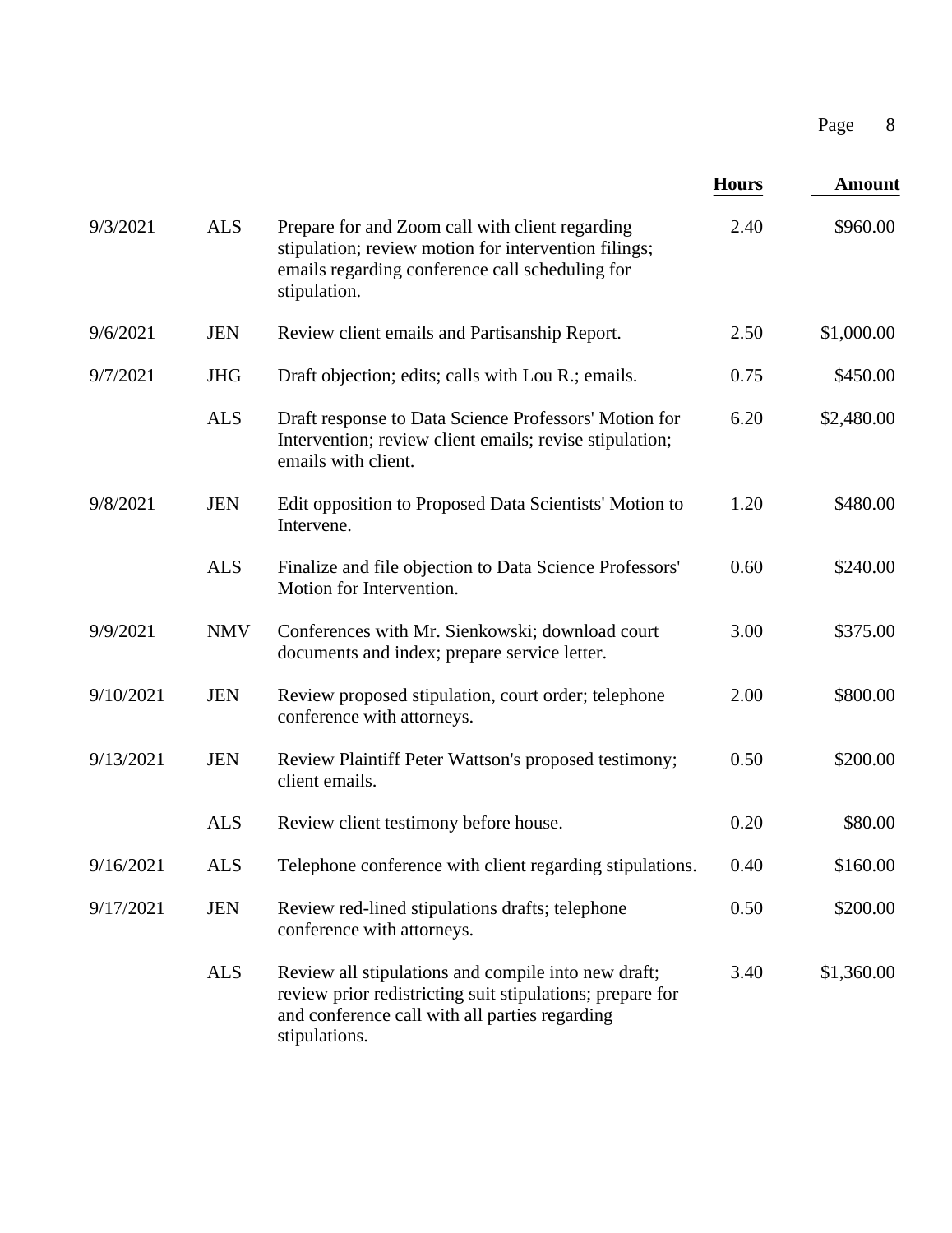|           |            |                                                                                                                                                                                                                             |              | 9<br>Page     |
|-----------|------------|-----------------------------------------------------------------------------------------------------------------------------------------------------------------------------------------------------------------------------|--------------|---------------|
|           |            |                                                                                                                                                                                                                             | <b>Hours</b> | <b>Amount</b> |
| 9/21/2021 | <b>ALS</b> | Review draft stipulation from opposing counsel; draft<br>redlines; emails with clients and other parties.                                                                                                                   | 0.80         | \$320.00      |
| 9/22/2021 | <b>JEN</b> | Review statements of unresolved issues for 9/24<br>submission.                                                                                                                                                              | 0.70         | \$280.00      |
|           | <b>ALS</b> | Draft statement of unresolved issues and send to<br>clients; review 2011 filings regarding the same; review<br>stipulation draft.                                                                                           | 2.20         | \$880.00      |
| 9/23/2021 | <b>ALS</b> | Revise statement of unresolved issues and email to<br>client; emails.                                                                                                                                                       | 0.50         | \$200.00      |
| 9/24/2021 | <b>ALS</b> | Finalize and file statement of unresolved issues; emails<br>with clients and other parties.                                                                                                                                 | 0.90         | \$360.00      |
| 9/27/2021 | <b>ALS</b> | Review client email; email to client; set up conference<br>call.                                                                                                                                                            | 0.30         | \$120.00      |
| 9/28/2021 | <b>JEN</b> | Review client drafts, news article.                                                                                                                                                                                         | 1.00         | \$400.00      |
|           | <b>ALS</b> | Review client drafts; telephone conference with client.                                                                                                                                                                     | 0.70         | \$280.00      |
| 9/29/2021 | <b>ALS</b> | Review and revise principles; emails with client.                                                                                                                                                                           | 0.60         | \$240.00      |
| 9/30/2021 | <b>JEN</b> | Review emails regarding proposed redistricting<br>principles.                                                                                                                                                               | 0.30         | \$120.00      |
|           | <b>ALS</b> | Revise and finalize redistricting principles and plan<br>submission requirements; prepare for and telephone<br>conference with opposing counsel regarding<br>redistricting principles; telephone conference with<br>client. | 1.50         | \$600.00      |
| 10/1/2021 | <b>JEN</b> | Review news article regarding divided congressional<br>districts and memorandum regarding proposed<br>redistricting principles; draft brief.                                                                                | 2.50         | \$1,000.00    |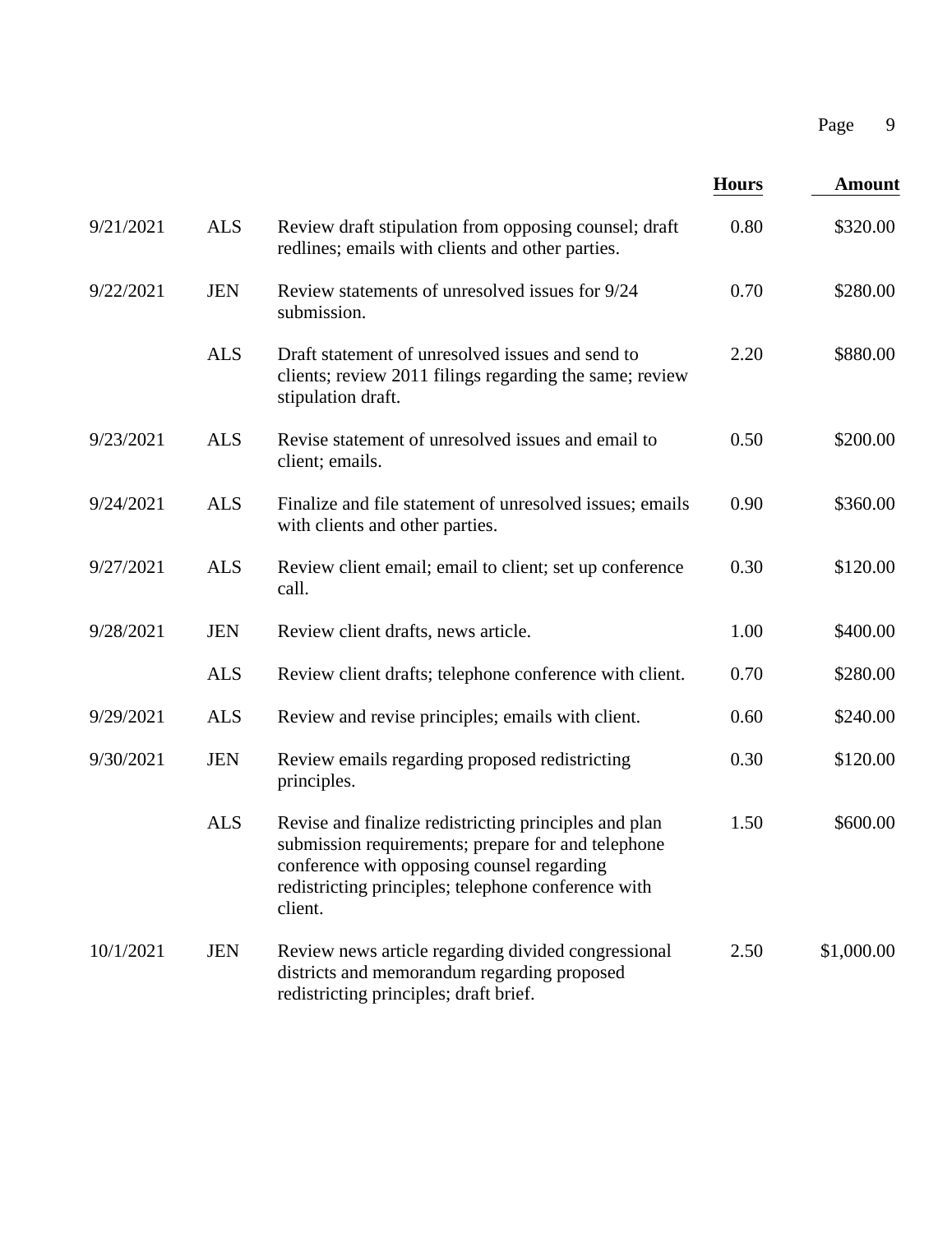|            |            |                                                                                                                                                                                                      |              | 10<br>Page    |  |
|------------|------------|------------------------------------------------------------------------------------------------------------------------------------------------------------------------------------------------------|--------------|---------------|--|
|            |            |                                                                                                                                                                                                      | <b>Hours</b> | <b>Amount</b> |  |
| 10/4/2021  | <b>JEN</b> | Review proposed principles; draft and edit brief.                                                                                                                                                    | 3.50         | \$1,400.00    |  |
| 10/5/2021  | <b>JEN</b> | Review parties' proposed redistricting principles before<br>teleconference.                                                                                                                          | 1.00         | \$400.00      |  |
|            | <b>ALS</b> | Legal research; draft redistricting principles brief;<br>emails with client; draft redline stipulation and send to<br>opposing counsel; review other parties' principles.                            | 3.40         | \$1,360.00    |  |
| 10/6/2021  | <b>JEN</b> | Review parties' proposed redistricting principles and<br>attorney teleconference.                                                                                                                    | 1.00         | \$400.00      |  |
|            | <b>ALS</b> | Revise and draft redistricting principles brief and<br>affidavit; legal research; emails and telephone<br>conferences with client.                                                                   | 7.80         | \$3,120.00    |  |
| 10/7/2021  | <b>ALS</b> | Review cases regarding redistricting.                                                                                                                                                                | 1.00         | \$400.00      |  |
| 10/8/2021  | <b>JEN</b> | Edit principles brief and draft Wattson Affidavit.                                                                                                                                                   | 3.00         | \$1,200.00    |  |
|            | <b>ALS</b> | Draft and revise redistricting principles brief; review<br>cases and legal research; emails with client.                                                                                             | 5.00         | \$2,000.00    |  |
| 10/9/2021  | <b>ALS</b> | Revise and draft redistricting principles brief and<br>affidavit; legal research; emails and telephone<br>conferences with client; emails with opposing counsel.                                     | 10.50        | \$4,200.00    |  |
| 10/10/2021 | <b>JHG</b> | Edit principles brief.                                                                                                                                                                               | 1.50         | \$900.00      |  |
| 10/11/2021 | <b>JEN</b> | Edit brief.                                                                                                                                                                                          | 1.00         | \$400.00      |  |
|            | <b>ALS</b> | Revise and draft redistricting principles brief and<br>affidavit; draft stipulation and email to opposing<br>counsel; emails and telephone conferences with client;<br>emails with opposing counsel. | 11.50        | \$4,600.00    |  |
| 10/12/2021 | <b>JEN</b> | Finalize principles brief and affidavit for filing.                                                                                                                                                  | 6.50         | \$2,600.00    |  |
|            |            |                                                                                                                                                                                                      |              |               |  |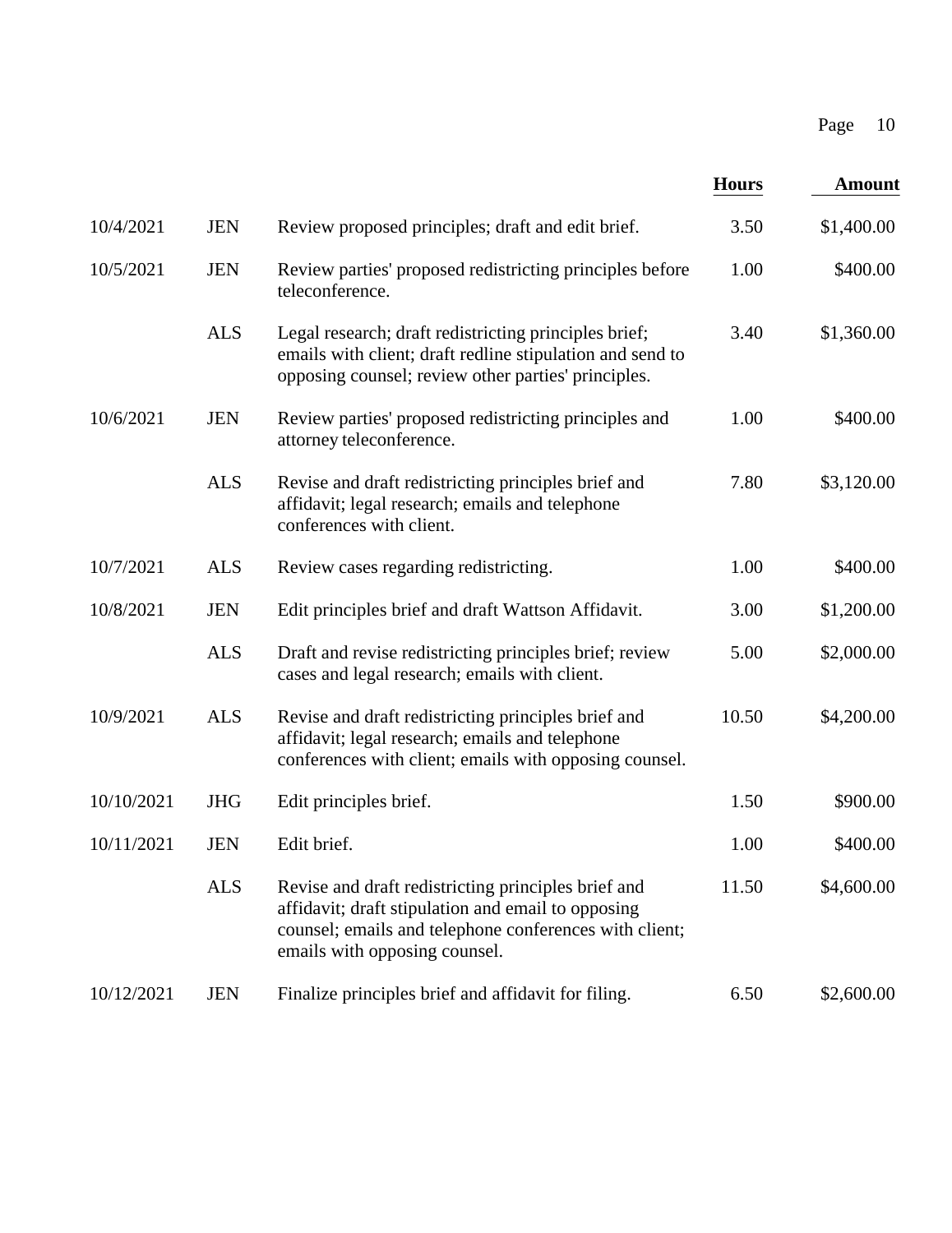|            |            |                                                                                                                                                                                                                          |              | 11<br>Page    |
|------------|------------|--------------------------------------------------------------------------------------------------------------------------------------------------------------------------------------------------------------------------|--------------|---------------|
|            |            |                                                                                                                                                                                                                          | <b>Hours</b> | <b>Amount</b> |
| 10/12/2021 | <b>ALS</b> | Continue to draft redistricting principles brief and<br>affidavit; finalize redistricting principles brief and<br>affidavit; emails with clients; finalize stipulation; file<br>documents; emails with opposing counsel. | 7.00         | \$2,800.00    |
| 10/13/2021 | <b>JEN</b> | Review principles briefs submitted by other parties.                                                                                                                                                                     | 1.20         | \$480.00      |
|            | <b>ALS</b> | Review submissions by parties regarding redistricting<br>principles; Zoom meeting with clients; legal research<br>partisanship principles issue.                                                                         | 3.00         | \$1,200.00    |
| 10/15/2021 | <b>ALS</b> | Legal research and draft Rely Brief.                                                                                                                                                                                     | 2.00         | \$800.00      |
| 10/18/2021 | <b>JEN</b> | Review and edit responsive brief; review cited caselaw<br>and argument.                                                                                                                                                  | 2.00         | \$800.00      |
|            | <b>ALS</b> | Draft response brief; emails with client.                                                                                                                                                                                | 5.20         | \$2,080.00    |
| 10/19/2021 | <b>JEN</b> | Review and finalize responsive brief.                                                                                                                                                                                    | 1.20         | \$480.00      |
|            | <b>ALS</b> | Draft response brief; emails with client.                                                                                                                                                                                | 7.50         | \$3,000.00    |
| 10/20/2021 | <b>JEN</b> | Review and finalize responsive brief.                                                                                                                                                                                    | 1.20         | \$480.00      |
|            | <b>ALS</b> | Draft response brief; emails with client; finalize and file<br>brief and affidavit.                                                                                                                                      | 7.00         | \$2,800.00    |
| 10/21/2021 | <b>ALS</b> | Review party redistricting submissions; review cases.                                                                                                                                                                    | 2.50         | \$1,000.00    |
| 10/22/2021 | <b>JEN</b> | Review parties' responsive briefs; conference with Mr.<br>Sienkowski.                                                                                                                                                    | 1.50         | \$600.00      |
|            | <b>ALS</b> | Review party redistricting submissions; legal research;<br>emails with clients.                                                                                                                                          | 2.10         | \$840.00      |
| 10/25/2021 | <b>ALS</b> | Review maps and reports; review cases for oral<br>argument; emails with client.                                                                                                                                          | 3.50         | \$1,400.00    |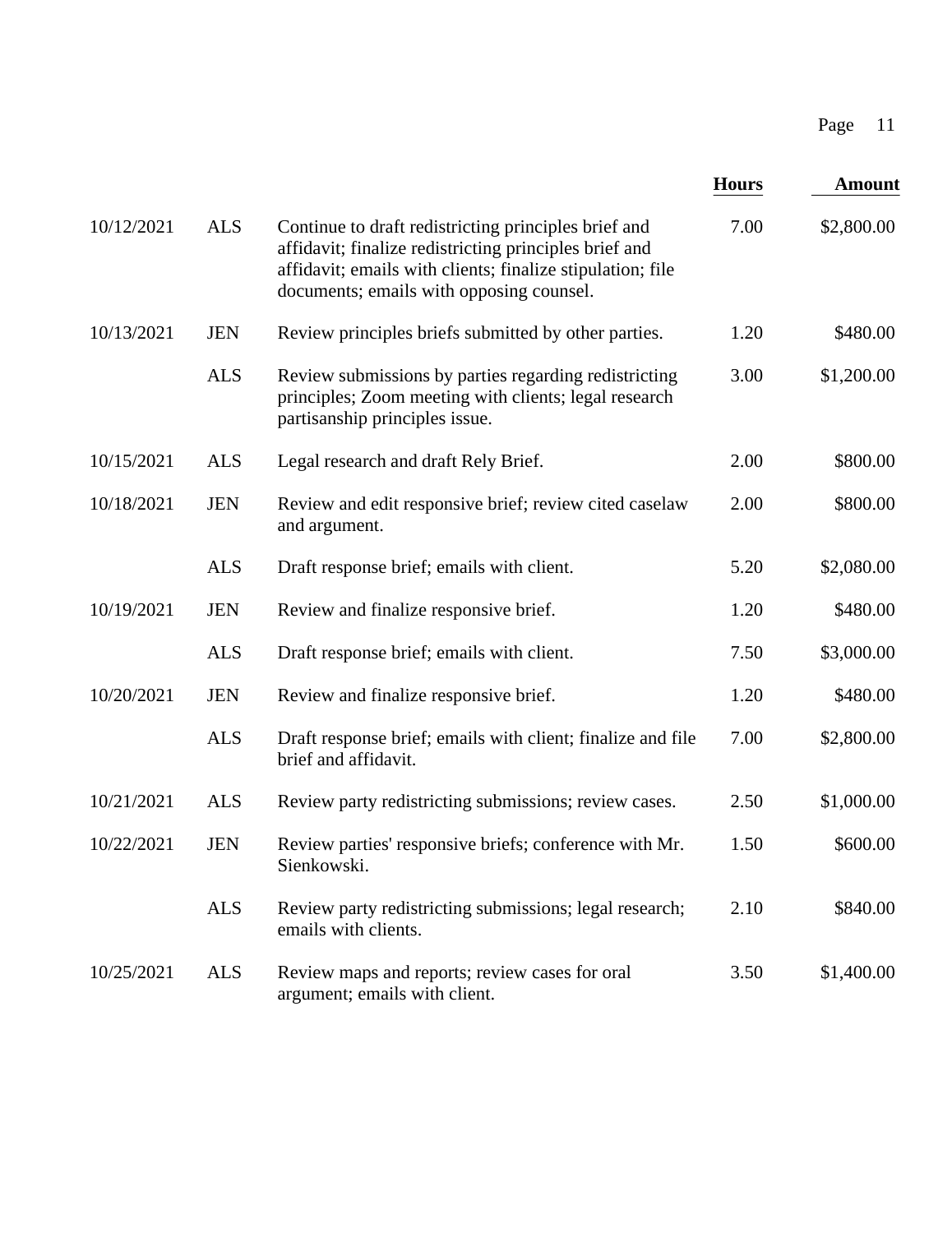| Page<br>12                    |  |
|-------------------------------|--|
| <b>Hours</b><br><b>Amount</b> |  |
| 1.00<br>\$400.00              |  |
| 3.80<br>\$1,520.00            |  |
| 1.50<br>\$900.00              |  |
| \$1,840.00<br>4.60            |  |
| 2.50<br>\$1,500.00            |  |
| 2.10<br>\$840.00              |  |
| 2.50<br>\$1,000.00            |  |
| \$3,400.00<br>8.50            |  |
| 2.50<br>\$1,000.00            |  |
| 1.50<br>\$900.00              |  |
| 1.00<br>\$400.00              |  |
| 13.00<br>\$5,200.00           |  |
| \$2,400.00                    |  |
| \$200.00                      |  |
| \$1,600.00                    |  |
| \$3,000.00                    |  |
| 4.00<br>1.60<br>4.00<br>7.50  |  |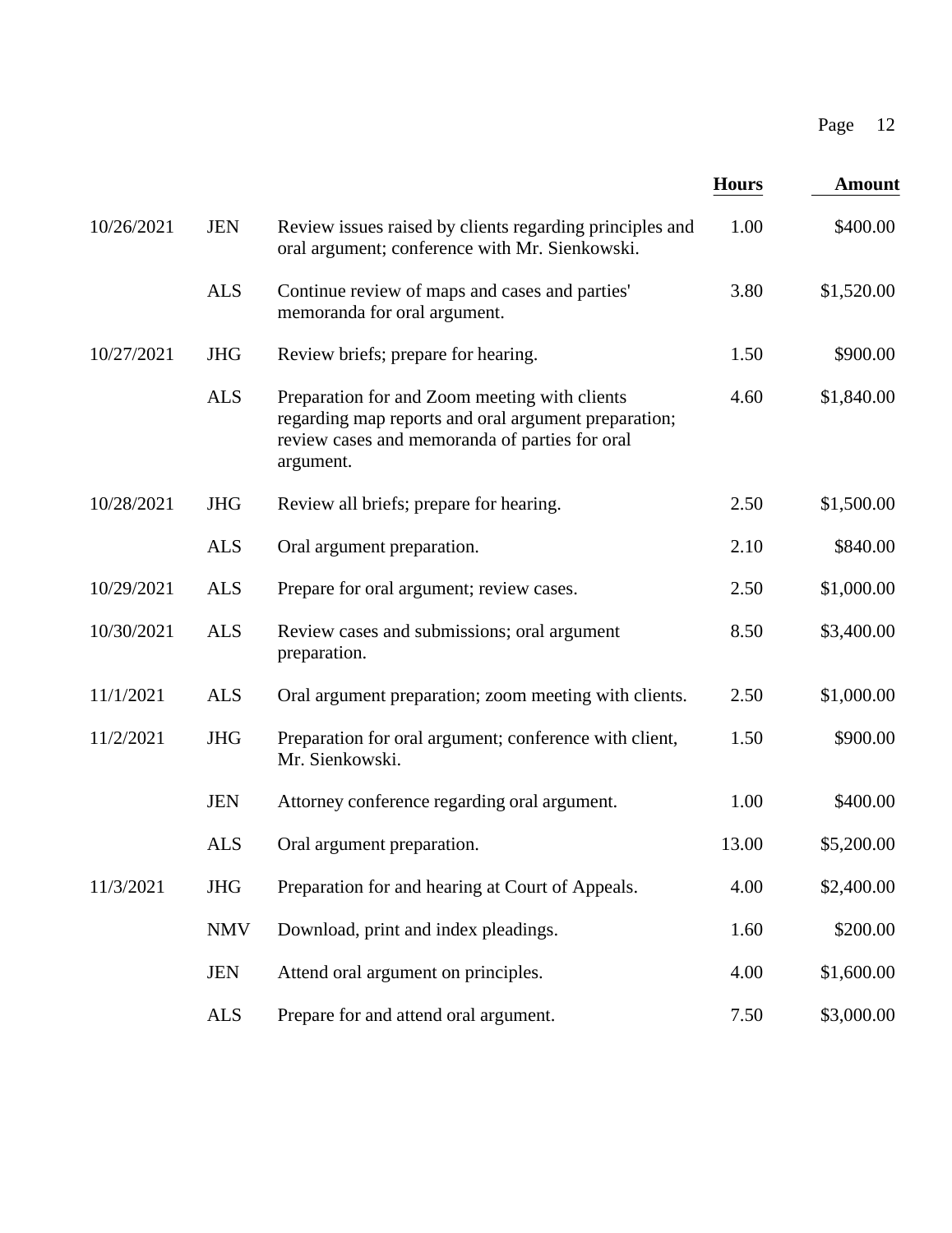|            |            |                                                                                                                                        |              | Page<br>13    |
|------------|------------|----------------------------------------------------------------------------------------------------------------------------------------|--------------|---------------|
|            |            |                                                                                                                                        | <b>Hours</b> | <b>Amount</b> |
| 11/16/2021 | <b>ALS</b> | Review press release; email to client.                                                                                                 | 0.20         | \$80.00       |
| 11/17/2021 | <b>JEN</b> | Review Wattson Plaintiffs' Explanation of Senate Plan.                                                                                 | 0.50         | \$200.00      |
| 11/18/2021 | <b>JHG</b> | Review Order; confer with Mr. Sienkowski.                                                                                              | 0.50         | \$300.00      |
|            | <b>JEN</b> | Review Supreme Court Panel Order regarding<br>principles and client emails.                                                            | 1.00         | \$400.00      |
| 11/19/2021 | <b>JHG</b> | Review Order; confer on strategy, timing.                                                                                              | 0.70         | \$420.00      |
|            | <b>JEN</b> | Conference with Mr. Sienkowski; video-conference<br>with client regarding strategy and plan submission for<br>maps.                    | 1.50         | \$600.00      |
|            | <b>ALS</b> | Review principles order; Zoom conference with client<br>regarding plan submissions.                                                    | 1.50         | \$600.00      |
| 11/22/2021 | <b>JHG</b> | Conference regarding big picture issues with Mr.<br>Sienkowski.                                                                        | 0.80         | \$480.00      |
|            | <b>JEN</b> | Review Wattson House Plan Reports and charts.                                                                                          | 1.00         | \$400.00      |
|            | <b>ALS</b> | Review reports and documents for plan submissions<br>brief; video conference with client; outline and draft<br>plan submissions brief. | 3.50         | \$1,400.00    |
| 11/23/2021 | <b>ALS</b> | Draft plan submissions brief; telephone conference with<br>client.                                                                     | 2.60         | \$1,040.00    |
| 11/24/2021 | <b>JHG</b> | Review DFL Plan, comments; confer regarding strategy<br>and needs.                                                                     | 1.50         | \$900.00      |
|            | <b>JEN</b> | Review drafts and client correspondence.                                                                                               | 2.00         | \$800.00      |
|            | <b>ALS</b> | Draft plan submissions brief.                                                                                                          | 3.70         | \$1,480.00    |
| 11/26/2021 | <b>ALS</b> | Draft plan submissions brief.                                                                                                          | 7.50         | \$3,000.00    |
|            |            |                                                                                                                                        |              |               |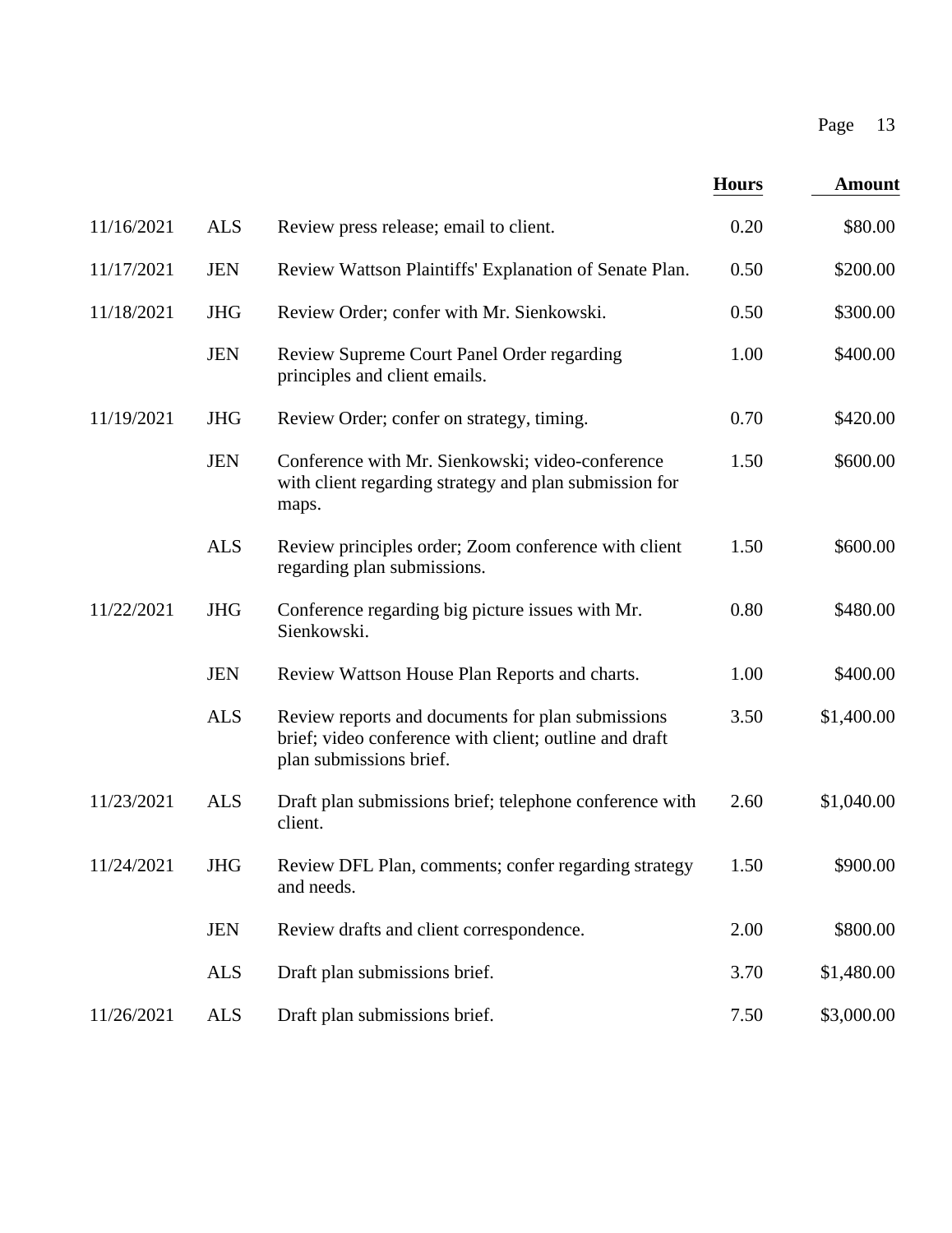|            |            |                                                                                                                                                                           |              | Page<br>14    |
|------------|------------|---------------------------------------------------------------------------------------------------------------------------------------------------------------------------|--------------|---------------|
|            |            |                                                                                                                                                                           | <b>Hours</b> | <b>Amount</b> |
| 11/27/2021 | <b>ALS</b> | Draft plan submissions brief.                                                                                                                                             | 8.00         | \$3,200.00    |
| 11/29/2021 | <b>ALS</b> | Draft plan submissions memorandum; emails with<br>clients; review reports and documents; legal research.                                                                  | 6.60         | \$2,640.00    |
| 11/30/2021 | <b>ALS</b> | Draft plan submissions memorandum; emails with<br>clients; review reports and documents; legal research.                                                                  | 8.60         | \$3,440.00    |
| 12/1/2021  | <b>NMV</b> | Conferences with Mr. Sienkowski; download, print and<br>index Public Hearing Transcripts.                                                                                 | 1.00         | \$125.00      |
|            | <b>JEN</b> | Review drafts and client correspondence.                                                                                                                                  | 1.00         | \$400.00      |
|            | <b>ALS</b> | Draft plan submissions memorandum.                                                                                                                                        | 3.00         | \$1,200.00    |
|            | <b>ALS</b> | Review plans and report; draft plan submissions<br>memorandum; emails with client; legal research.                                                                        | 4.70         | \$1,880.00    |
| 12/2/2021  | <b>NMV</b> | Conferences with Mr. Sienkowski; telephone<br>conference and emails with printers.                                                                                        | 2.00         | \$250.00      |
|            | <b>ALS</b> | Draft plan submissions memorandum; emails with<br>clients; review reports and documents; legal research.                                                                  | 10.00        | \$4,000.00    |
| 12/3/2021  | <b>JHG</b> | Review DFL/GOP maps posted; conference with Mr.<br>Sienkowski; miscellaneous emails.                                                                                      | 0.80         | \$480.00      |
|            | <b>JEN</b> | Review client correspondence and drafts.                                                                                                                                  | 1.50         | \$600.00      |
|            | <b>ALS</b> | Continue drafting and editing plan submissions<br>memorandum; draft affidavits; review reports and<br>maps; telephone conference and emails with clients.                 | 8.30         | \$3,320.00    |
| 12/4/2021  | <b>ALS</b> | Continue drafting and editing memorandum and<br>affidavits for plans submissions; review exhibits,<br>reports and maps; telephone conferences and emails<br>with clients. | 9.00         | \$3,600.00    |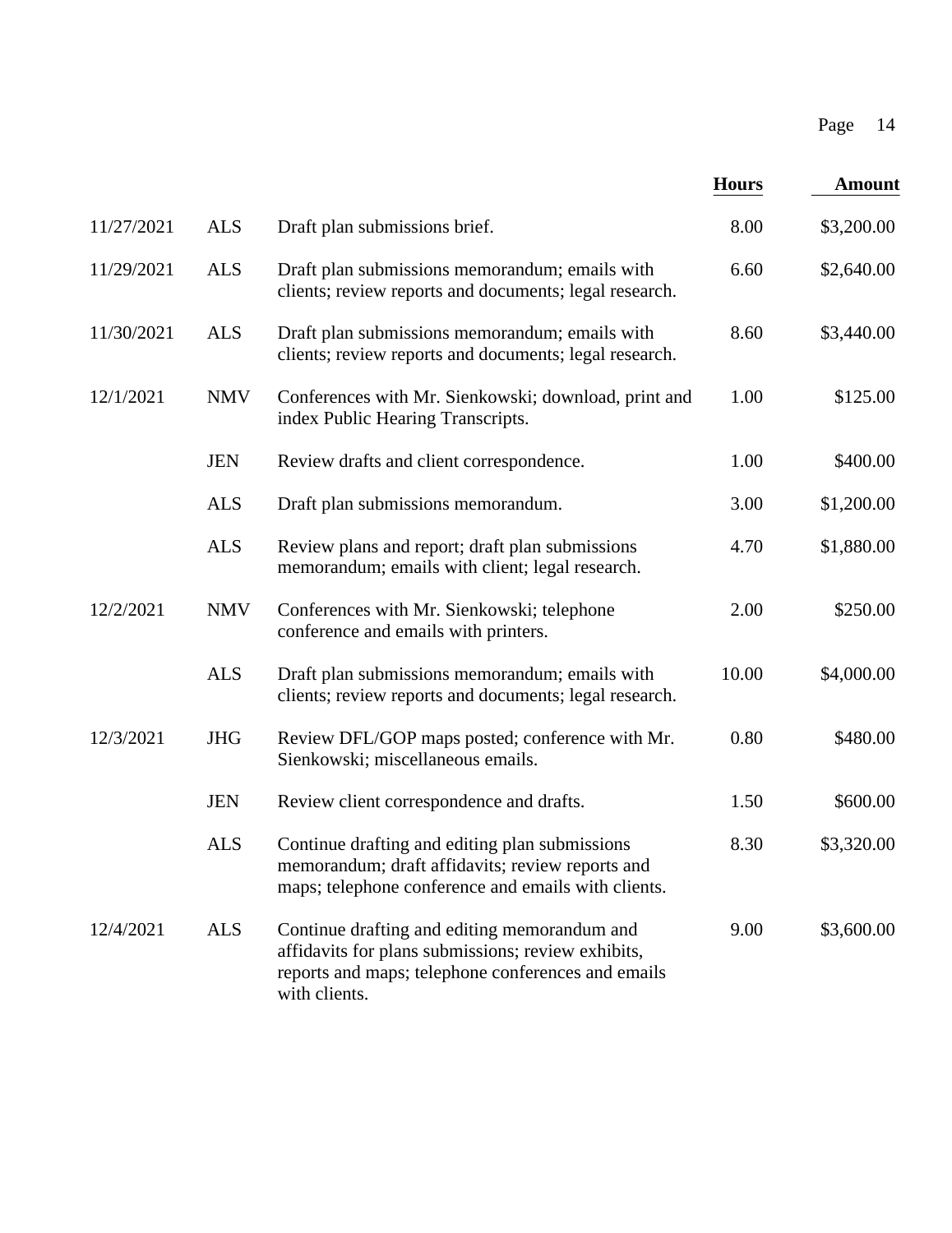|            |            |                                                                                                                    |              | Page<br>15    |
|------------|------------|--------------------------------------------------------------------------------------------------------------------|--------------|---------------|
|            |            |                                                                                                                    | <b>Hours</b> | <b>Amount</b> |
| 12/5/2021  | <b>ALS</b> | Continue drafting and editing memorandum and<br>affidavits; telephone conferences and emails with<br>clients.      | 14.00        | \$5,600.00    |
| 12/6/2021  | <b>NMV</b> | Conferences with Mr. Sienkowski; merge exhibits for<br>filing.                                                     | 0.25         | \$31.25       |
|            | <b>JEN</b> | Finalize submissions for filing.                                                                                   | 4.50         | \$1,800.00    |
|            | <b>ALS</b> | Continue drafting and editing memorandum and<br>affidavits; telephone conferences and emails with<br>clients.      | 14.50        | \$5,800.00    |
| 12/7/2021  | <b>JHG</b> | Review filing confirmation; conference with Mr.<br>Sienkowski.                                                     | 1.00         | \$600.00      |
|            | <b>JEN</b> | Finalize submission and review opposing party<br>submissions.                                                      | 2.00         | \$800.00      |
|            | <b>ALS</b> | Finalize and file plan submissions; review party<br>submissions; emails with clients.                              | 4.00         | \$1,600.00    |
| 12/8/2021  | <b>ALS</b> | Review parties filings; emails with clients.                                                                       | 1.50         | \$600.00      |
| 12/10/2021 | <b>ALS</b> | Review briefs and plans of parties; begin outline for<br>memorandum and drafting; emails and Zoom with<br>clients. | 7.50         | \$3,000.00    |
| 12/11/2021 | <b>ALS</b> | Review parties' briefs, plans and maps; work on<br>memorandum.                                                     | 7.70         | \$3,080.00    |
| 12/12/2021 | <b>ALS</b> | Review parties' submissions; draft memorandum;<br>emails with clients.                                             | 11.00        | \$4,400.00    |
| 12/13/2021 | <b>JEN</b> | Legal research; review public hearing transcripts and<br>other parties' congressional plans briefs.                | 6.00         | \$2,400.00    |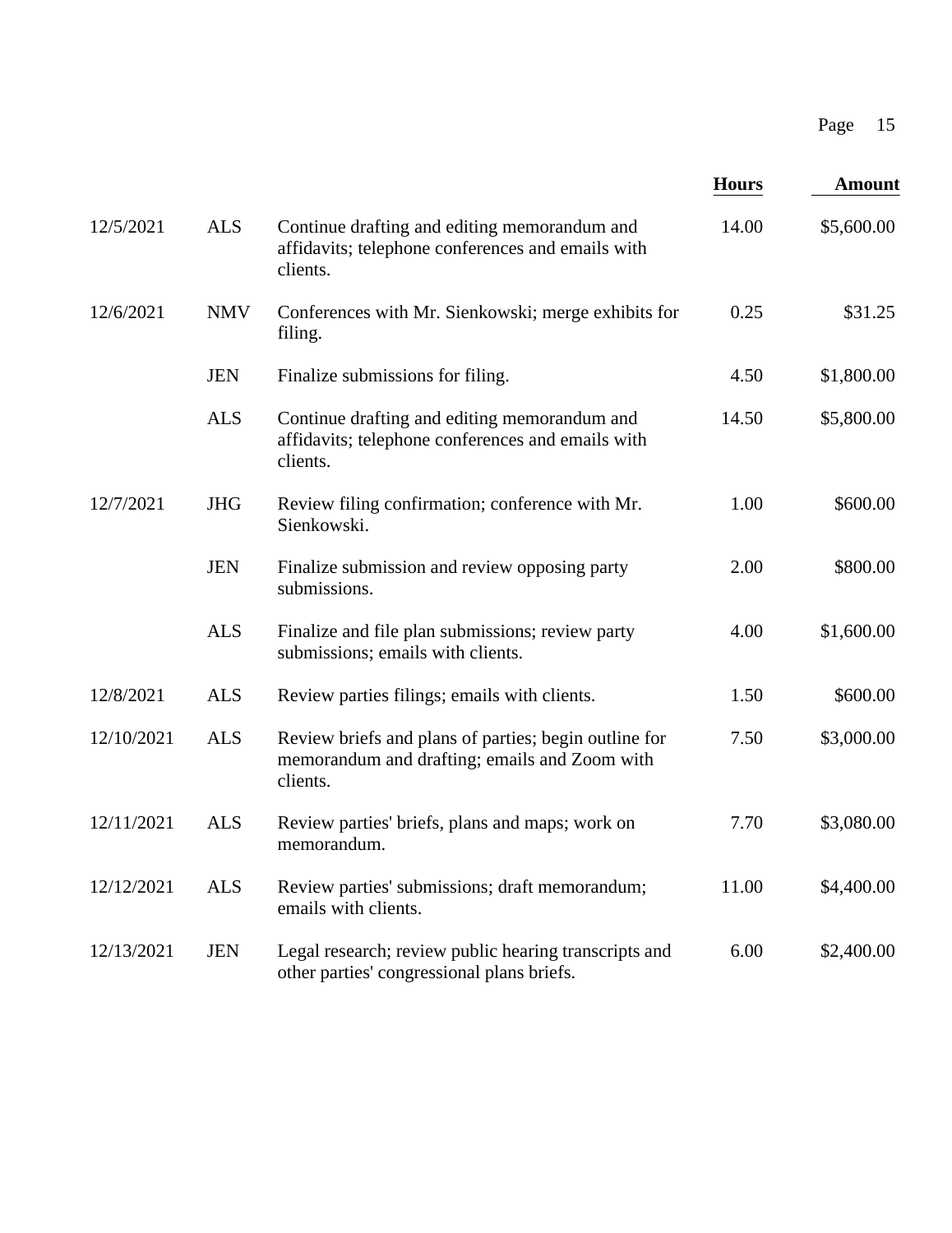|            |            |                                                                                                                                                                          |              | Page<br>16    |
|------------|------------|--------------------------------------------------------------------------------------------------------------------------------------------------------------------------|--------------|---------------|
|            |            |                                                                                                                                                                          | <b>Hours</b> | <b>Amount</b> |
| 12/13/2021 | <b>ALS</b> | Draft sections of memorandum; review documents and<br>maps from client; emails with clients; review parties'<br>briefs, plans, and reports; draft congressional section. | 13.10        | \$5,240.00    |
| 12/14/2021 | <b>JEN</b> | Finalize submission and review opposing party<br>submissions.                                                                                                            | 7.00         | \$2,800.00    |
|            | <b>ALS</b> | Continue review of parties' plans and reports; emails<br>with clients; draft memorandum; review maps and data<br>from client.                                            | 9.80         | \$3,920.00    |
| 12/15/2021 | <b>JEN</b> | Draft and revise response and client affidavits.                                                                                                                         | 9.25         | \$3,700.00    |
|            | <b>ALS</b> | Review plans and reports of parties; draft memorandum<br>and affidavits; emails with clients.                                                                            | 8.70         | \$3,480.00    |
| 12/16/2021 | <b>JEN</b> | Continuing drafting and revising response and client<br>affidavits.                                                                                                      | 9.25         | \$3,700.00    |
|            | <b>ALS</b> | Review plans and reports of parties; draft memorandum<br>and affidavits; review, select, and compile affidavit<br>exhibits; emails with clients.                         | 16.50        | \$6,600.00    |
| 12/17/2021 | <b>JEN</b> | Draft and finalize response and client affidavits.                                                                                                                       | 9.50         | \$3,800.00    |
|            | <b>ALS</b> | Draft brief and affidavits; emails with clients; finalize<br>and file documents.                                                                                         | 15.50        | \$6,200.00    |
| 12/20/2021 | <b>JEN</b> | Check filed submissions for accuracy and completeness.                                                                                                                   | 1.00         | \$400.00      |
|            | <b>ALS</b> | Email to clients; work with court to get exhibits<br>uploaded.                                                                                                           | 1.50         | \$600.00      |
| 12/28/2021 | <b>JHG</b> | Conference with Mr. Sienkowski; strategy and map<br>reviews.                                                                                                             | 1.00         | \$600.00      |
|            | <b>ALS</b> | Begin preparing visual presentation; read the briefs of<br>the parties; review plans; prepare for redistricting<br>hearing.                                              | 10.30        | \$4,120.00    |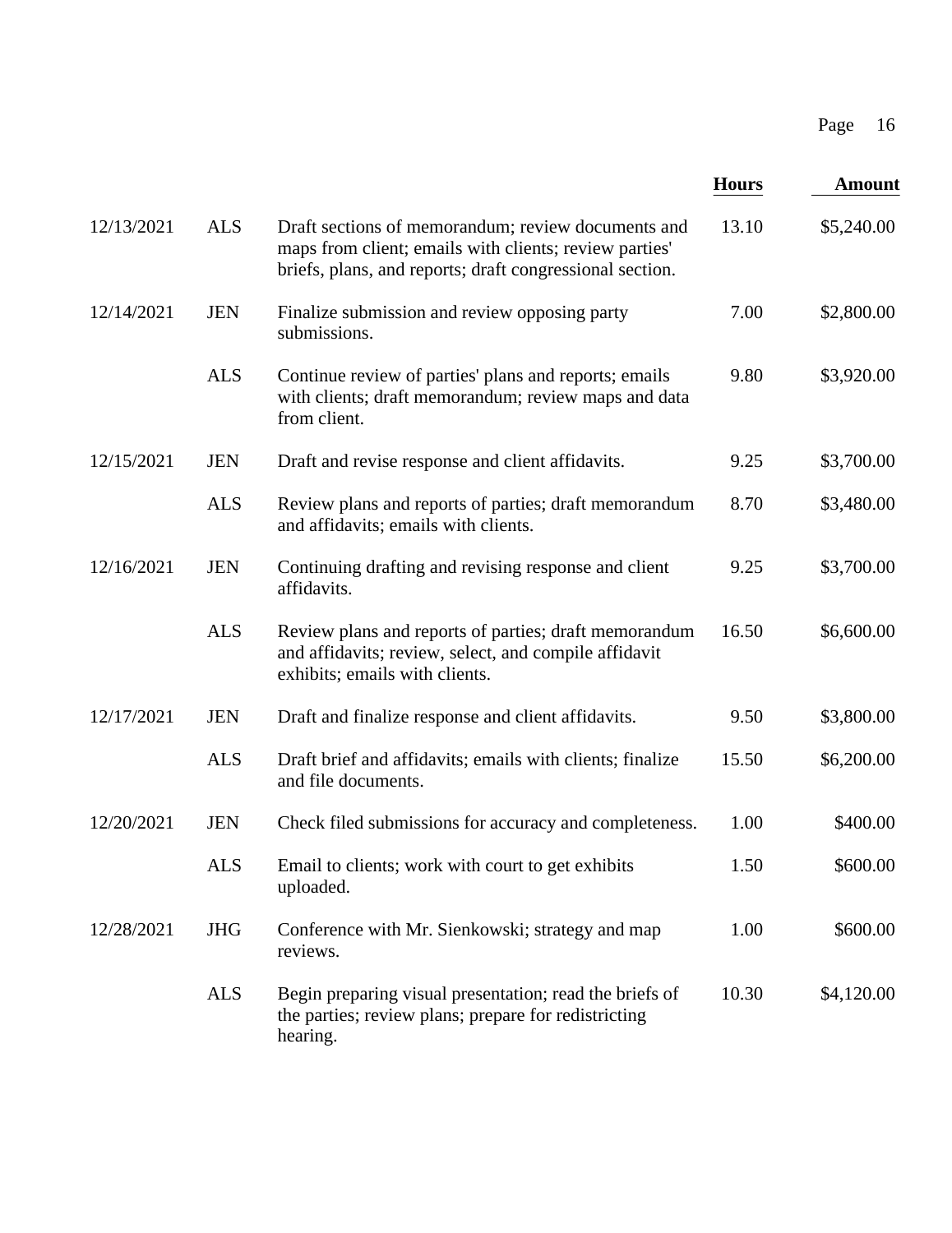|            |            |                                                                                                                                                                    |              | Page<br>17    |
|------------|------------|--------------------------------------------------------------------------------------------------------------------------------------------------------------------|--------------|---------------|
|            |            |                                                                                                                                                                    | <b>Hours</b> | <b>Amount</b> |
| 12/29/2021 | <b>ALS</b> | Prepare visual presentation; prepare for presentation of<br>redistricting plan; review files and plans; emails with<br>clients; review plans of parties.           | 8.80         | \$3,520.00    |
| 12/30/2021 | <b>JEN</b> | Research compliance with Section 2 of Voting Rights<br>Act.                                                                                                        | 1.00         | \$400.00      |
|            | <b>ALS</b> | Review plans and files for presentation; prepare visual<br>presentation; telephone conferences and emails with<br>clients; prepare for redistricting presentation. | 6.50         | \$2,600.00    |
| 12/31/2021 | <b>JHG</b> | Review filings; preparation with Mr. Sienkowski.                                                                                                                   | 1.30         | \$780.00      |
|            | <b>ALS</b> | Preparation of visual presentation; review maps and<br>plans; emails and telephone calls with clients; prepare<br>for presentation of redistricting plans.         | 9.50         | \$3,800.00    |
| 1/1/2022   | <b>ALS</b> | Review maps and plans; prepare visual presentation;<br>telephone conferences and emails with clients; prepare<br>for presentation of redistricting plans.          | 14.50        | \$5,800.00    |
| 1/2/2022   | <b>ALS</b> | Continue creating visual presentation; telephone<br>conferences and emails with clients; prepare for<br>presentation of redistricting plans.                       | 12.50        | \$5,000.00    |
| 1/3/2022   | <b>JHG</b> | Preparation for hearing with Mr. Sienkowski and Ms.<br>Nahlovsky.                                                                                                  | 2.00         | \$1,200.00    |
|            | <b>JEN</b> | Review PowerPoint presentation, previous<br>submissions, and prepare materials for oral argument.                                                                  | 4.50         | \$1,800.00    |
|            | <b>ALS</b> | Preparation for presentation of redistricting plans;<br>complete and send presentation to panel; review parties'<br>briefs.                                        | 11.00        | \$4,400.00    |
| 1/4/2022   | <b>JHG</b> | Preparation for and attend panel hearing.                                                                                                                          | 7.50         | \$4,500.00    |
|            | <b>JEN</b> | Oral argument.                                                                                                                                                     | 8.00         | \$3,200.00    |
|            |            |                                                                                                                                                                    |              |               |